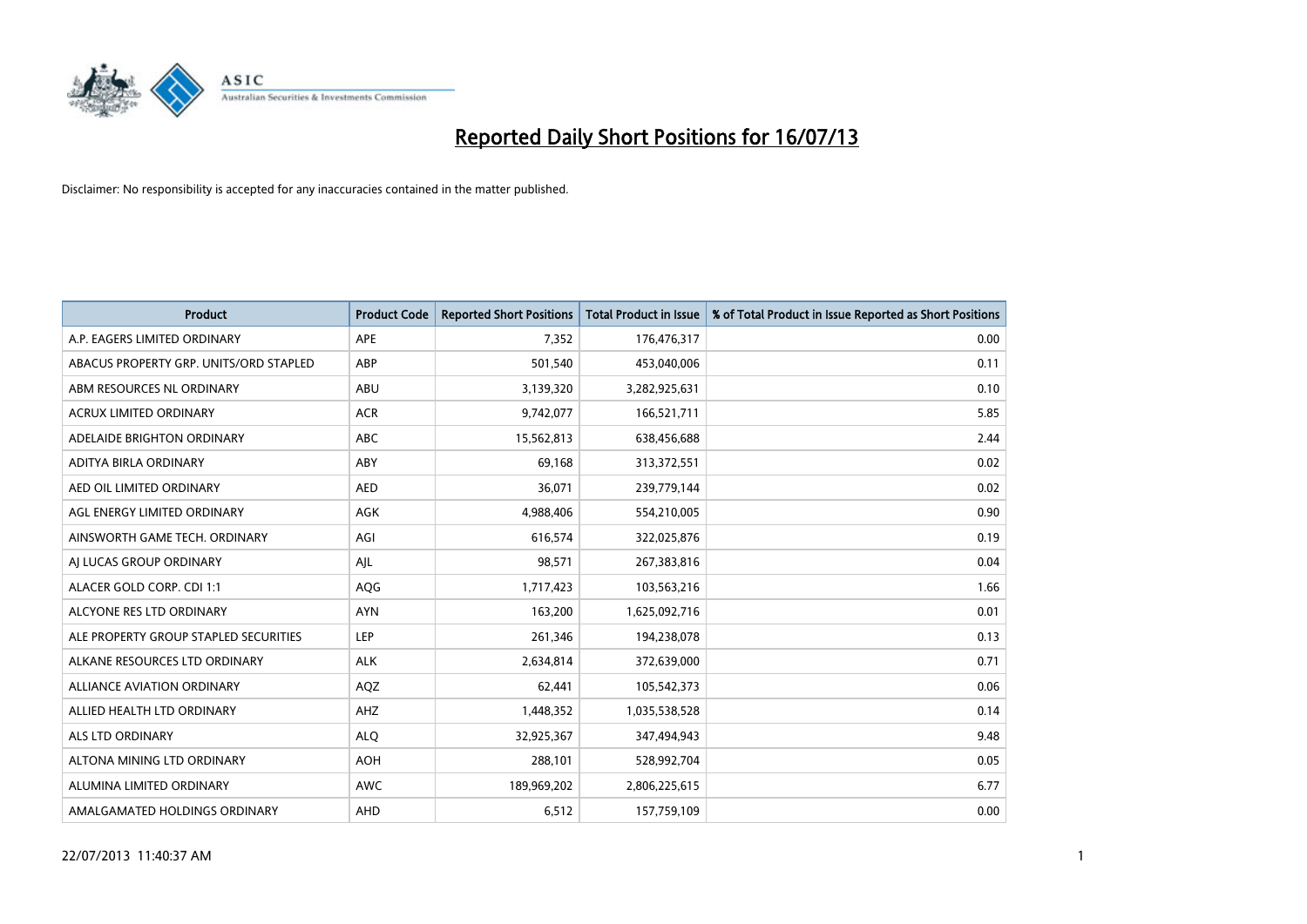

| <b>Product</b>                          | <b>Product Code</b> | <b>Reported Short Positions</b> | <b>Total Product in Issue</b> | % of Total Product in Issue Reported as Short Positions |
|-----------------------------------------|---------------------|---------------------------------|-------------------------------|---------------------------------------------------------|
| AMCOM TELECOMM, ORDINARY                | <b>AMM</b>          | 2,100,564                       | 244,557,101                   | 0.86                                                    |
| AMCOR LIMITED ORDINARY                  | AMC                 | 4,195,583                       | 1,206,684,923                 | 0.35                                                    |
| AMP LIMITED ORDINARY                    | AMP                 | 16,245,038                      | 2,944,564,649                 | 0.55                                                    |
| AMPELLA MINING ORDINARY                 | <b>AMX</b>          | 483,924                         | 248,000,493                   | 0.20                                                    |
| ANGLOGOLD ASHANTI CDI 5:1               | AGG                 | 1,000                           | 89,207,765                    | 0.00                                                    |
| ANSELL LIMITED ORDINARY                 | <b>ANN</b>          | 10,424,646                      | 130,617,963                   | 7.98                                                    |
| ANTARES ENERGY LTD ORDINARY             | AZZ                 | 1,433,096                       | 255,000,000                   | 0.56                                                    |
| ANZ BANKING GRP LTD ORDINARY            | ANZ                 | 14,605,840                      | 2,743,487,440                 | 0.53                                                    |
| APA GROUP STAPLED SECURITIES            | <b>APA</b>          | 24,201,786                      | 835,750,807                   | 2.90                                                    |
| APN NEWS & MEDIA ORDINARY               | <b>APN</b>          | 17,850,136                      | 661,526,586                   | 2.70                                                    |
| AQUARIUS PLATINUM. ORDINARY             | <b>AOP</b>          | 9,427,617                       | 486,851,336                   | 1.94                                                    |
| AQUILA RESOURCES ORDINARY               | <b>AQA</b>          | 13,845,668                      | 411,804,442                   | 3.36                                                    |
| ARAFURA RESOURCE LTD ORDINARY           | ARU                 | 8,367                           | 441,270,644                   | 0.00                                                    |
| ARB CORPORATION ORDINARY                | ARP                 | 471,774                         | 72,481,302                    | 0.65                                                    |
| ARDENT LEISURE GROUP STAPLED SECURITIES | AAD                 | 4,890,387                       | 397,803,987                   | 1.23                                                    |
| ARENA REIT ORDINARY UNITS               | ARF                 | 1,091,670                       | 206,342,963                   | 0.53                                                    |
| ARISTOCRAT LEISURE ORDINARY             | ALL                 | 6,423,136                       | 551,418,047                   | 1.16                                                    |
| ARRIUM LTD ORDINARY                     | ARI                 | 27,055,891                      | 1,355,433,903                 | 2.00                                                    |
| ASCIANO LIMITED ORDINARY                | <b>AIO</b>          | 18,889,465                      | 975,385,664                   | 1.94                                                    |
| ASG GROUP LIMITED ORDINARY              | ASZ                 | 1,507,438                       | 206,720,839                   | 0.73                                                    |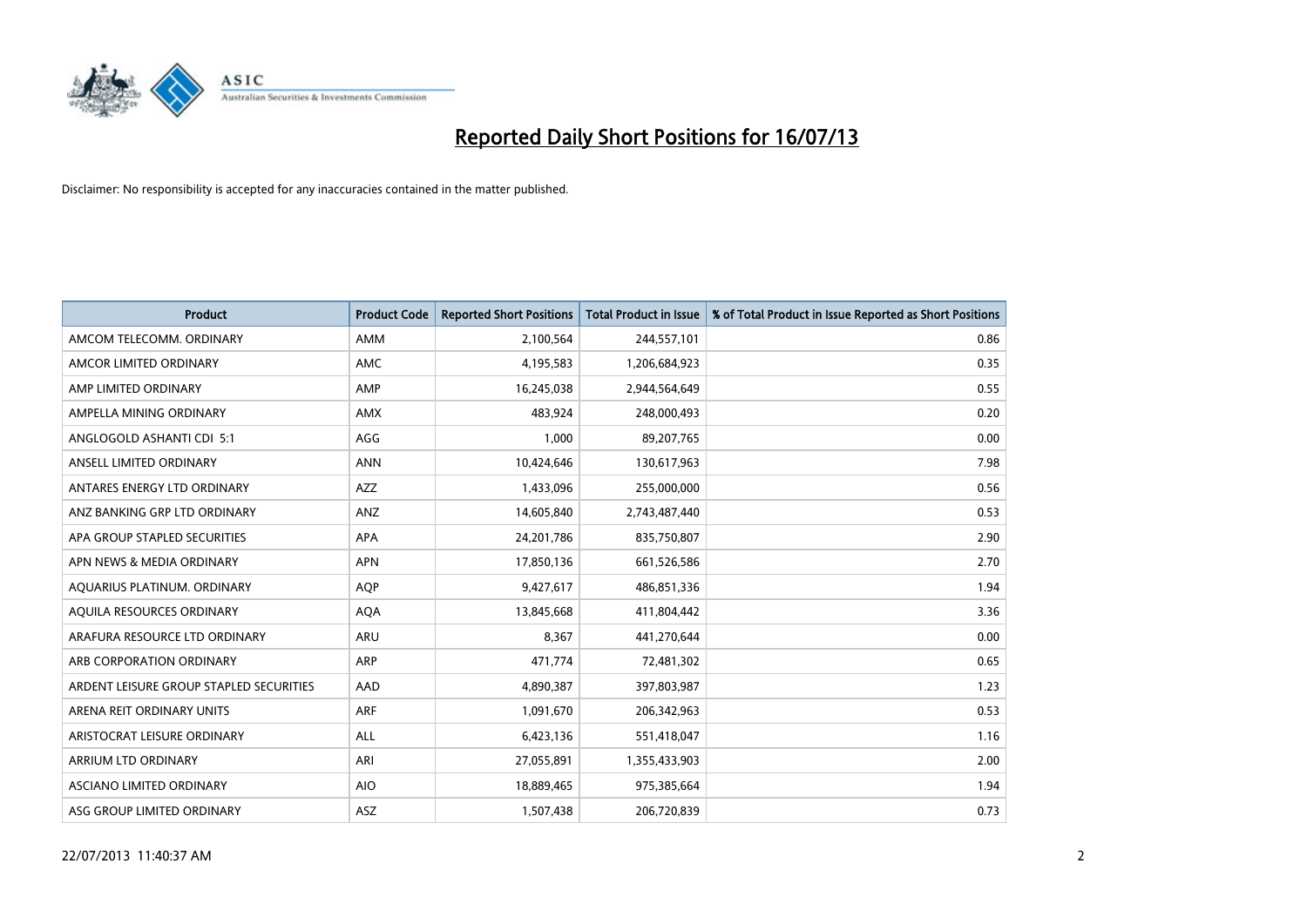

| <b>Product</b>                            | <b>Product Code</b> | <b>Reported Short Positions</b> | Total Product in Issue | % of Total Product in Issue Reported as Short Positions |
|-------------------------------------------|---------------------|---------------------------------|------------------------|---------------------------------------------------------|
| ASPEN GROUP ORD/UNITS STAPLED             | <b>APZ</b>          | 308,387                         | 1,192,665,422          | 0.03                                                    |
| ASTRO JAP PROP GROUP STAPLED US PROHIBIT. | AJA                 | 6,889                           | 67,211,752             | 0.01                                                    |
| ASX LIMITED DEFERRED                      | <b>ASXN</b>         | 2,562                           | 18,435,445             | 0.01                                                    |
| ASX LIMITED ORDINARY                      | ASX                 | 2,464,921                       | 184,066,764            | 1.34                                                    |
| ATLAS IRON LIMITED ORDINARY               | AGO                 | 23,322,006                      | 909,718,409            | 2.56                                                    |
| AURIZON HOLDINGS LTD ORDINARY             | AZJ                 | 9,963,711                       | 2,137,284,503          | 0.47                                                    |
| AURORA OIL & GAS ORDINARY                 | <b>AUT</b>          | 6,905,198                       | 447,885,778            | 1.54                                                    |
| AUSDRILL LIMITED ORDINARY                 | ASL                 | 20,194,989                      | 312,277,224            | 6.47                                                    |
| AUSENCO LIMITED ORDINARY                  | AAX                 | 1,533,236                       | 123,527,574            | 1.24                                                    |
| <b>AUSTAL LIMITED ORDINARY</b>            | ASB                 | 436,771                         | 346,007,639            | 0.13                                                    |
| AUSTBROKERS HOLDINGS ORDINARY             | <b>AUB</b>          | 16,285                          | 58,148,980             | 0.03                                                    |
| AUSTIN ENGINEERING ORDINARY               | ANG                 | 737,698                         | 73,164,403             | 1.01                                                    |
| AUSTRALAND PROPERTY STAPLED SECURITY      | <b>ALZ</b>          | 774,971                         | 578,324,670            | 0.13                                                    |
| AUSTRALIAN AGRICULT, ORDINARY             | AAC                 | 2,554,211                       | 313,113,358            | 0.82                                                    |
| <b>AUSTRALIAN EDUCATION UNITS</b>         | <b>AEU</b>          | 10,000                          | 175,465,397            | 0.01                                                    |
| AUSTRALIAN FOUNDAT. ORDINARY              | AFI                 | 1,000                           | 1,037,326,459          | 0.00                                                    |
| AUSTRALIAN INFR LTD ORDINARY              | <b>AIX</b>          | 30,427                          | 620,733,944            | 0.00                                                    |
| AUSTRALIAN PHARM, ORDINARY                | API                 | 73,021                          | 488,115,883            | 0.01                                                    |
| AUTOMOTIVE HOLDINGS ORDINARY              | AHE                 | 782,798                         | 260,579,682            | 0.30                                                    |
| AVIENNINGS LIMITED ORDINARY               | AVJ                 | 2,191,391                       | 384,423,851            | 0.57                                                    |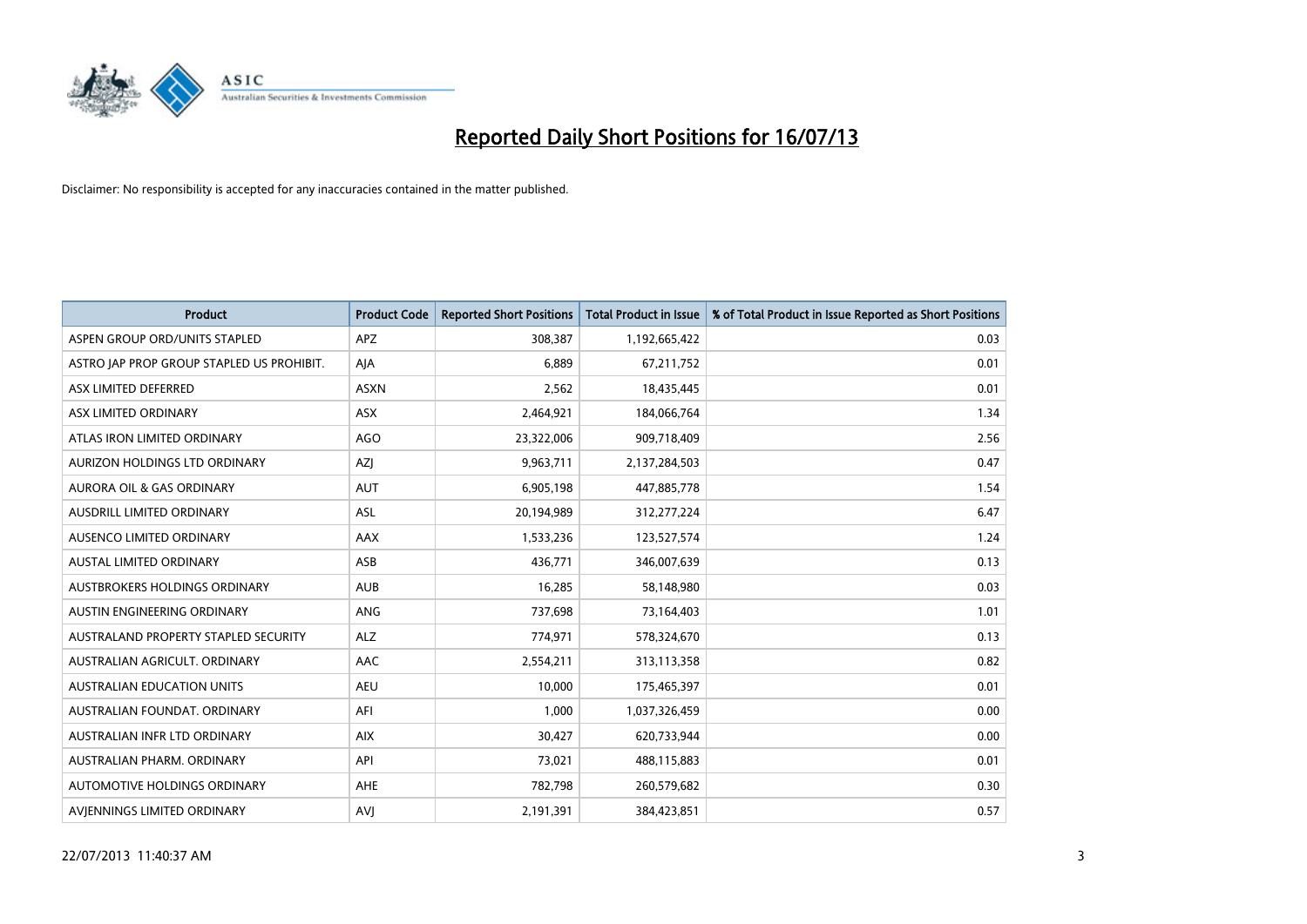

| <b>Product</b>                                | <b>Product Code</b> | <b>Reported Short Positions</b> | <b>Total Product in Issue</b> | % of Total Product in Issue Reported as Short Positions |
|-----------------------------------------------|---------------------|---------------------------------|-------------------------------|---------------------------------------------------------|
| AWE LIMITED ORDINARY                          | AWE                 | 1,406,240                       | 522,116,985                   | 0.27                                                    |
| BANDANNA ENERGY ORDINARY                      | <b>BND</b>          | 23,396,345                      | 528,481,199                   | 4.43                                                    |
| BANK OF QUEENSLAND. ORDINARY                  | <b>BOQ</b>          | 7,511,475                       | 319,809,993                   | 2.35                                                    |
| <b>BASE RES LIMITED ORDINARY</b>              | <b>BSE</b>          | 4,002,995                       | 561,840,029                   | 0.71                                                    |
| BATHURST RES NZ LTD ORDINARY                  | <b>BRL</b>          | 40,733,260                      | 699,247,997                   | 5.83                                                    |
| <b>BC IRON LIMITED ORDINARY</b>               | <b>BCI</b>          | 353,706                         | 123,453,630                   | 0.29                                                    |
| BEACH ENERGY LIMITED ORDINARY                 | <b>BPT</b>          | 21,546,781                      | 1,269,399,183                 | 1.70                                                    |
| BEADELL RESOURCE LTD ORDINARY                 | <b>BDR</b>          | 64,489,087                      | 788,277,280                   | 8.18                                                    |
| BEGA CHEESE LTD ORDINARY                      | <b>BGA</b>          | 54,303                          | 151,866,050                   | 0.04                                                    |
| BENDIGO AND ADELAIDE ORDINARY                 | <b>BEN</b>          | 14,040,084                      | 407,197,451                   | 3.45                                                    |
| BERKELEY RESOURCES ORDINARY                   | <b>BKY</b>          | 595,642                         | 179,393,323                   | 0.33                                                    |
| <b>BHP BILLITON LIMITED ORDINARY</b>          | <b>BHP</b>          | 10,381,945                      | 3,211,691,105                 | 0.32                                                    |
| <b>BILLABONG ORDINARY</b>                     | <b>BBG</b>          | 23,031,039                      | 478,944,292                   | 4.81                                                    |
| <b>BLACKMORES LIMITED ORDINARY</b>            | <b>BKL</b>          | 2,897                           | 16,973,764                    | 0.02                                                    |
| <b>BLACKTHORN RESOURCES ORD US PROHIBITED</b> | <b>BTR</b>          | 449,812                         | 164,285,950                   | 0.27                                                    |
| BLUESCOPE STEEL LTD ORDINARY                  | BSL                 | 4,774,108                       | 558,243,305                   | 0.86                                                    |
| <b>BOART LONGYEAR ORDINARY</b>                | <b>BLY</b>          | 39,337,455                      | 461,163,412                   | 8.53                                                    |
| <b>BORAL LIMITED, ORDINARY</b>                | <b>BLD</b>          | 48,397,799                      | 774,000,641                   | 6.25                                                    |
| <b>BRADKEN LIMITED ORDINARY</b>               | <b>BKN</b>          | 14,334,056                      | 169,240,662                   | 8.47                                                    |
| <b>BRAMBLES LIMITED ORDINARY</b>              | <b>BXB</b>          | 2,287,078                       | 1,557,409,981                 | 0.15                                                    |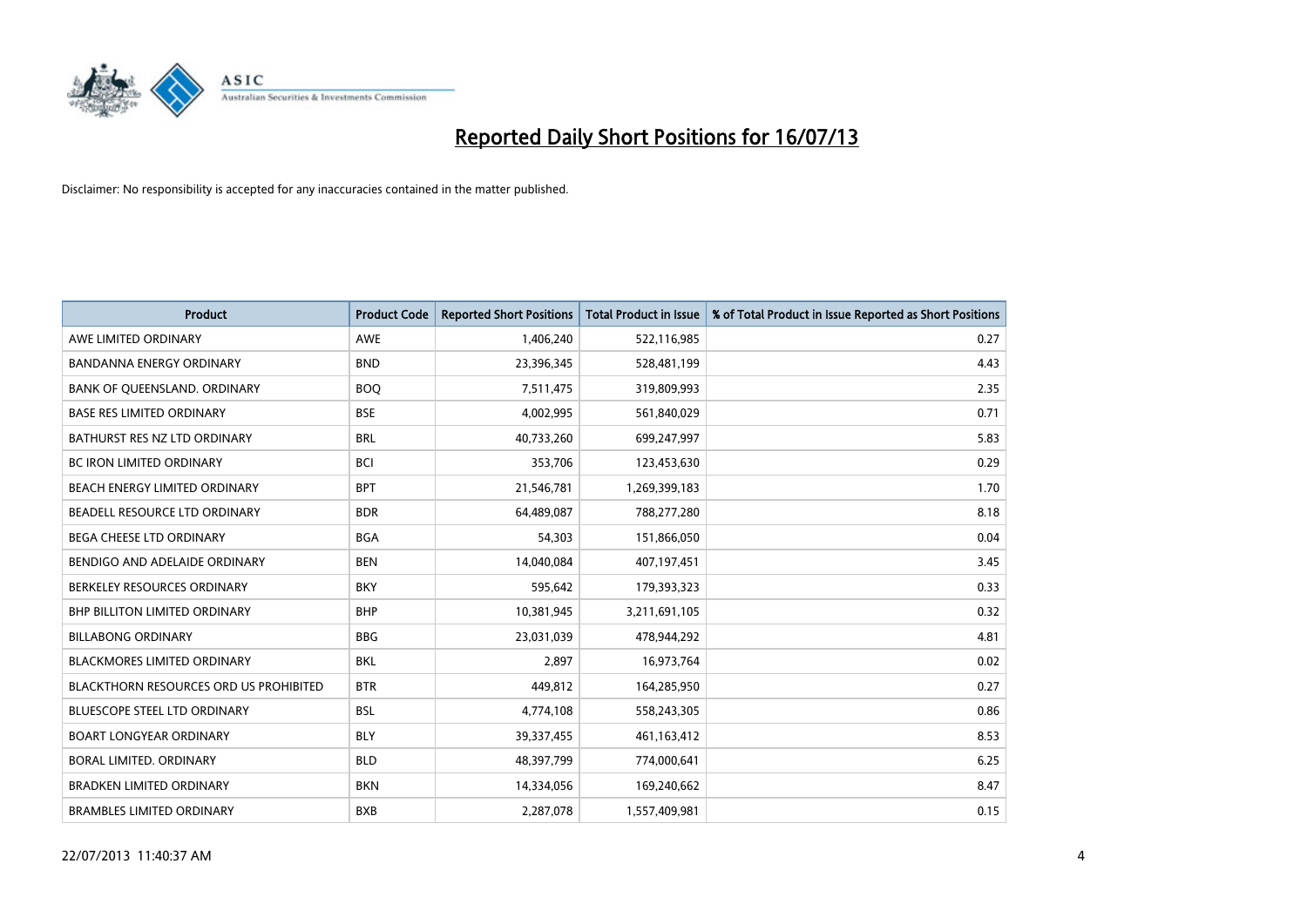

| <b>Product</b>                          | <b>Product Code</b> | <b>Reported Short Positions</b> | <b>Total Product in Issue</b> | % of Total Product in Issue Reported as Short Positions |
|-----------------------------------------|---------------------|---------------------------------|-------------------------------|---------------------------------------------------------|
| <b>BREVILLE GROUP LTD ORDINARY</b>      | <b>BRG</b>          | 6,526,598                       | 130,095,322                   | 5.02                                                    |
| <b>BRICKWORKS LIMITED ORDINARY</b>      | <b>BKW</b>          | 6,121                           | 147,818,132                   | 0.00                                                    |
| <b>BROCKMAN MINING LTD ORDINARY</b>     | <b>BCK</b>          | 90,995                          | 7,894,482,131                 | 0.00                                                    |
| BT INVESTMENT MNGMNT ORDINARY           | <b>BTT</b>          | 82,966                          | 278,100,237                   | 0.03                                                    |
| <b>BUCCANEER ENERGY LTD ORDINARY</b>    | <b>BCC</b>          | 2,541,603                       | 2,221,527,999                 | 0.11                                                    |
| <b>BURU ENERGY ORDINARY</b>             | <b>BRU</b>          | 16,660,051                      | 274,036,429                   | 6.08                                                    |
| <b>BWP TRUST ORDINARY UNITS</b>         | <b>BWP</b>          | 4,785,503                       | 537,753,954                   | 0.89                                                    |
| <b>CABCHARGE AUSTRALIA ORDINARY</b>     | CAB                 | 11,074,745                      | 120,430,683                   | 9.20                                                    |
| CALTEX AUSTRALIA ORDINARY               | <b>CTX</b>          | 1,496,509                       | 270,000,000                   | 0.55                                                    |
| CAPE LAMBERT RES LTD ORDINARY           | <b>CFE</b>          | 19,764                          | 681,741,942                   | 0.00                                                    |
| CARABELLA RES LTD ORDINARY              | <b>CLR</b>          | 100,000                         | 152,361,547                   | 0.07                                                    |
| <b>CARBON ENERGY ORDINARY</b>           | <b>CNX</b>          | 4,533                           | 786,889,705                   | 0.00                                                    |
| CARDNO LIMITED ORDINARY                 | CDD                 | 11,026,591                      | 143,726,327                   | 7.67                                                    |
| CARNARVON PETROLEUM ORDINARY            | <b>CVN</b>          | 39,246                          | 934,109,501                   | 0.00                                                    |
| CARSALES.COM LTD ORDINARY               | <b>CRZ</b>          | 2,046,727                       | 236,201,964                   | 0.87                                                    |
| CASH CONVERTERS ORDINARY                | CCV                 | 2,760,241                       | 423,861,025                   | 0.65                                                    |
| CEDAR WOODS PROP. ORDINARY              | <b>CWP</b>          | 64,096                          | 73,359,551                    | 0.09                                                    |
| CENTRAL PETROLEUM ORDINARY              | <b>CTP</b>          | 763,303                         | 1,440,078,845                 | 0.05                                                    |
| <b>CERAMIC FUEL CELLS ORDINARY</b>      | <b>CFU</b>          | 478,447                         | 1,591,941,620                 | 0.03                                                    |
| CFS RETAIL TRUST GRP STAPLED SECURITIES | <b>CFX</b>          | 61,600,722                      | 2,828,495,659                 | 2.18                                                    |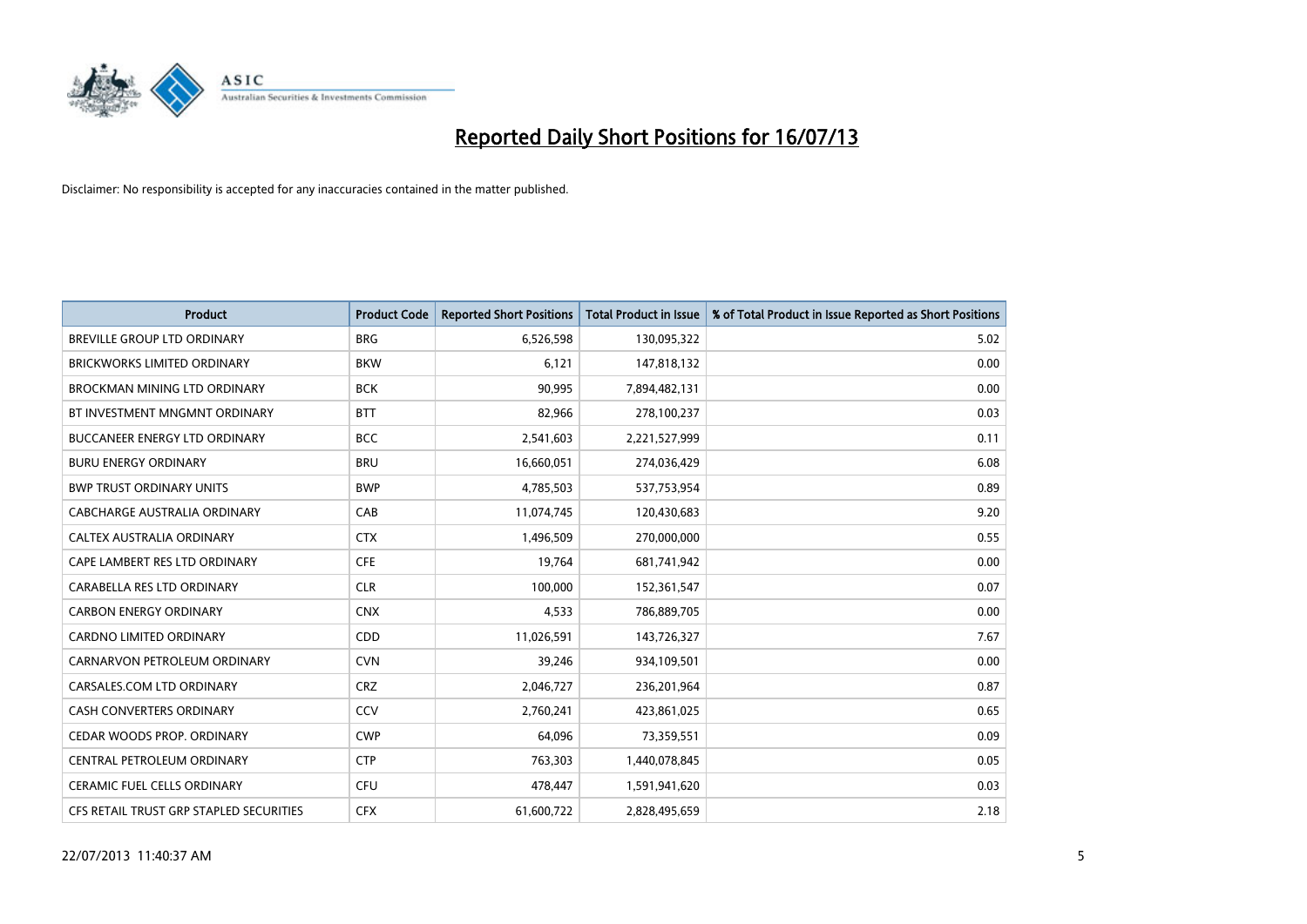

| <b>Product</b>                          | <b>Product Code</b> | <b>Reported Short Positions</b> | <b>Total Product in Issue</b> | % of Total Product in Issue Reported as Short Positions |
|-----------------------------------------|---------------------|---------------------------------|-------------------------------|---------------------------------------------------------|
| CHALLENGER DIV.PRO. STAPLED UNITS       | <b>CDI</b>          | 2,491                           | 214,101,013                   | 0.00                                                    |
| CHALLENGER LIMITED ORDINARY             | <b>CGF</b>          | 2,786,322                       | 530,862,585                   | 0.52                                                    |
| CHANDLER MACLEOD LTD ORDINARY           | <b>CMG</b>          | 139,993                         | 469,679,390                   | 0.03                                                    |
| CHARTER HALL GROUP STAPLED US PROHIBIT. | <b>CHC</b>          | 384,490                         | 302,262,312                   | 0.13                                                    |
| <b>CHARTER HALL RETAIL UNITS</b>        | <b>COR</b>          | 3,297,278                       | 337,582,974                   | 0.98                                                    |
| <b>CHORUS LIMITED ORDINARY</b>          | <b>CNU</b>          | 46,596                          | 389,299,049                   | 0.01                                                    |
| CITIGOLD CORP LTD ORDINARY              | <b>CTO</b>          | 153,427                         | 1,352,907,765                 | 0.01                                                    |
| <b>CLOUGH LIMITED ORDINARY</b>          | <b>CLO</b>          | 6,215,928                       | 776,468,882                   | 0.80                                                    |
| COAL OF AFRICA LTD ORDINARY             | <b>CZA</b>          | 99,926                          | 1,048,368,613                 | 0.01                                                    |
| <b>COALSPUR MINES LTD ORDINARY</b>      | <b>CPL</b>          | 9,500,329                       | 641,244,435                   | 1.48                                                    |
| COCA-COLA AMATIL ORDINARY               | <b>CCL</b>          | 6,780,857                       | 763,590,249                   | 0.89                                                    |
| COCHLEAR LIMITED ORDINARY               | <b>COH</b>          | 4,494,482                       | 57,040,932                    | 7.88                                                    |
| <b>COCKATOO COAL ORDINARY</b>           | <b>COK</b>          | 9,326,798                       | 1,021,101,465                 | 0.91                                                    |
| <b>CODAN LIMITED ORDINARY</b>           | <b>CDA</b>          | 500,626                         | 176,926,104                   | 0.28                                                    |
| <b>COFFEY INTERNATIONAL ORDINARY</b>    | COF                 | 41,002                          | 255,833,165                   | 0.02                                                    |
| <b>COLLINS FOODS LTD ORDINARY</b>       | <b>CKF</b>          | 534,644                         | 93,000,003                    | 0.57                                                    |
| COMMONWEALTH BANK, ORDINARY             | <b>CBA</b>          | 11,553,633                      | 1,611,928,836                 | 0.72                                                    |
| <b>COMMONWEALTH PROP ORDINARY UNITS</b> | <b>CPA</b>          | 45,739,926                      | 2,347,003,413                 | 1.95                                                    |
| <b>COMPASS RESOURCES ORDINARY</b>       | <b>CMR</b>          | 7,472                           | 1,403,744,100                 | 0.00                                                    |
| <b>COMPUTERSHARE LTD ORDINARY</b>       | <b>CPU</b>          | 9,651,105                       | 556,203,079                   | 1.74                                                    |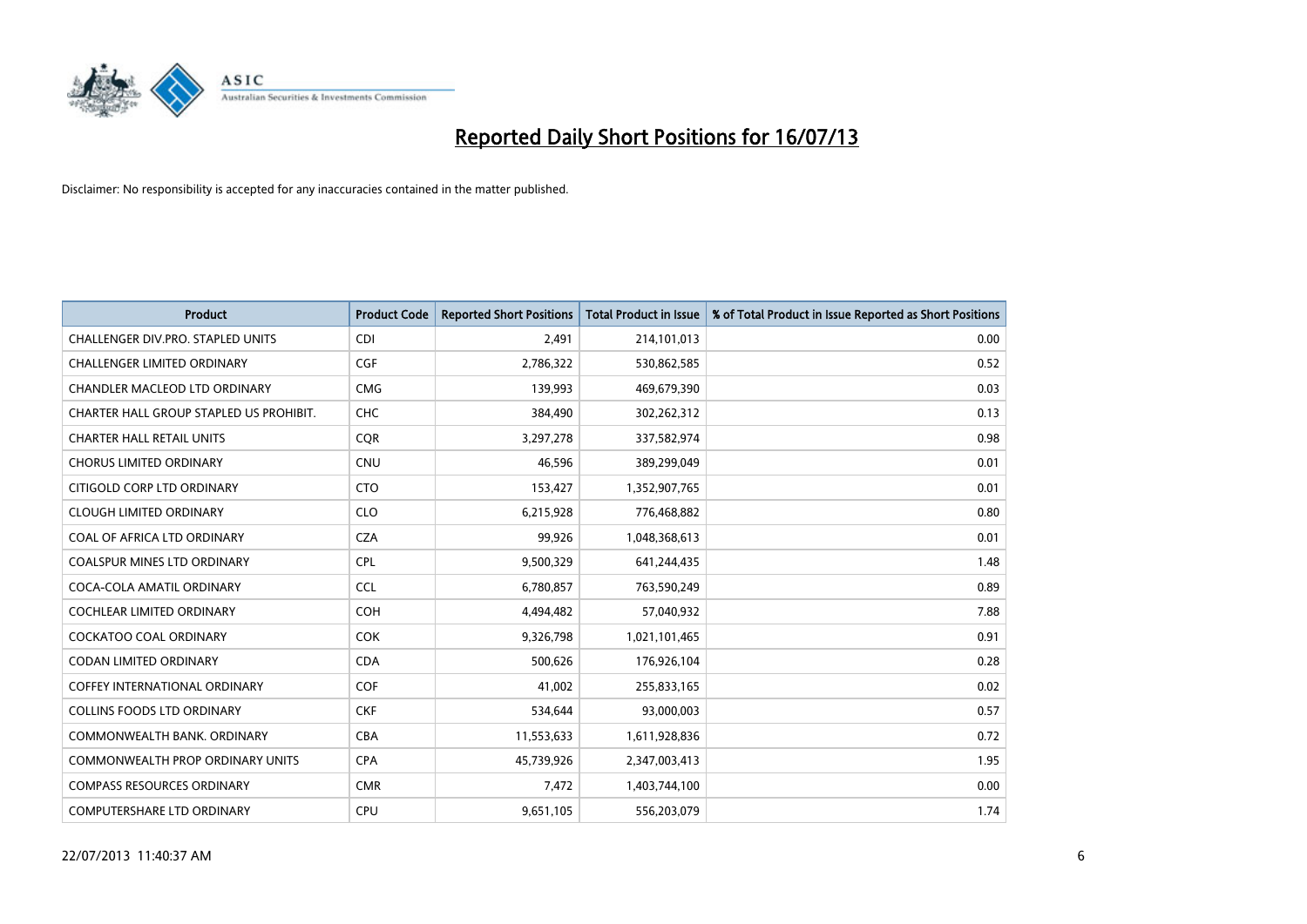

| <b>Product</b>                          | <b>Product Code</b> | <b>Reported Short Positions</b> | <b>Total Product in Issue</b> | % of Total Product in Issue Reported as Short Positions |
|-----------------------------------------|---------------------|---------------------------------|-------------------------------|---------------------------------------------------------|
| <b>CORP TRAVEL LIMITED ORDINARY</b>     | <b>CTD</b>          | 200,768                         | 78,081,184                    | 0.26                                                    |
| CREDIT CORP GROUP ORDINARY              | <b>CCP</b>          | 40,873                          | 45,932,899                    | 0.09                                                    |
| <b>CROMWELL PROP STAPLED SECURITIES</b> | <b>CMW</b>          | 717,026                         | 1,713,721,456                 | 0.04                                                    |
| CROWN LIMITED ORDINARY                  | <b>CWN</b>          | 3,183,164                       | 728,394,185                   | 0.44                                                    |
| <b>CSG LIMITED ORDINARY</b>             | CSV                 | 229,397                         | 278,155,477                   | 0.08                                                    |
| <b>CSL LIMITED ORDINARY</b>             | <b>CSL</b>          | 1,956,774                       | 488,086,870                   | 0.40                                                    |
| <b>CSR LIMITED ORDINARY</b>             | <b>CSR</b>          | 38,648,186                      | 506,000,315                   | 7.64                                                    |
| <b>CUDECO LIMITED ORDINARY</b>          | CDU                 | 6,789,303                       | 205,017,174                   | 3.31                                                    |
| DART ENERGY LTD ORDINARY                | <b>DTE</b>          | 14,545,244                      | 878,789,752                   | 1.66                                                    |
| DATA#3 LIMITED ORDINARY                 | <b>DTL</b>          | 191,708                         | 153,974,950                   | 0.12                                                    |
| DAVID JONES LIMITED ORDINARY            | <b>DJS</b>          | 62,484,533                      | 535,002,401                   | 11.68                                                   |
| <b>DECMIL GROUP LIMITED ORDINARY</b>    | <b>DCG</b>          | 3,899,295                       | 168,203,219                   | 2.32                                                    |
| DEEP YELLOW LIMITED ORDINARY            | <b>DYL</b>          | 100,002                         | 1,562,794,247                 | 0.01                                                    |
| DEXUS PROPERTY GROUP STAPLED UNITS      | <b>DXS</b>          | 13,782,845                      | 4,701,957,390                 | 0.29                                                    |
| DISCOVERY METALS LTD ORDINARY           | <b>DML</b>          | 11,469,012                      | 486,986,451                   | 2.36                                                    |
| DOMINO PIZZA ENTERPR ORDINARY           | <b>DMP</b>          | 291,092                         | 70,192,674                    | 0.41                                                    |
| DORAY MINERALS LTD ORDINARY             | <b>DRM</b>          | 57,921                          | 141,866,768                   | 0.04                                                    |
| DOWNER EDI LIMITED ORDINARY             | <b>DOW</b>          | 10,063,641                      | 433,409,429                   | 2.32                                                    |
| DRILLSEARCH ENERGY ORDINARY             | <b>DLS</b>          | 16,236,225                      | 427,753,371                   | 3.80                                                    |
| DUET GROUP STAPLED US PROHIBIT.         | <b>DUE</b>          | 1,998,659                       | 1,169,314,842                 | 0.17                                                    |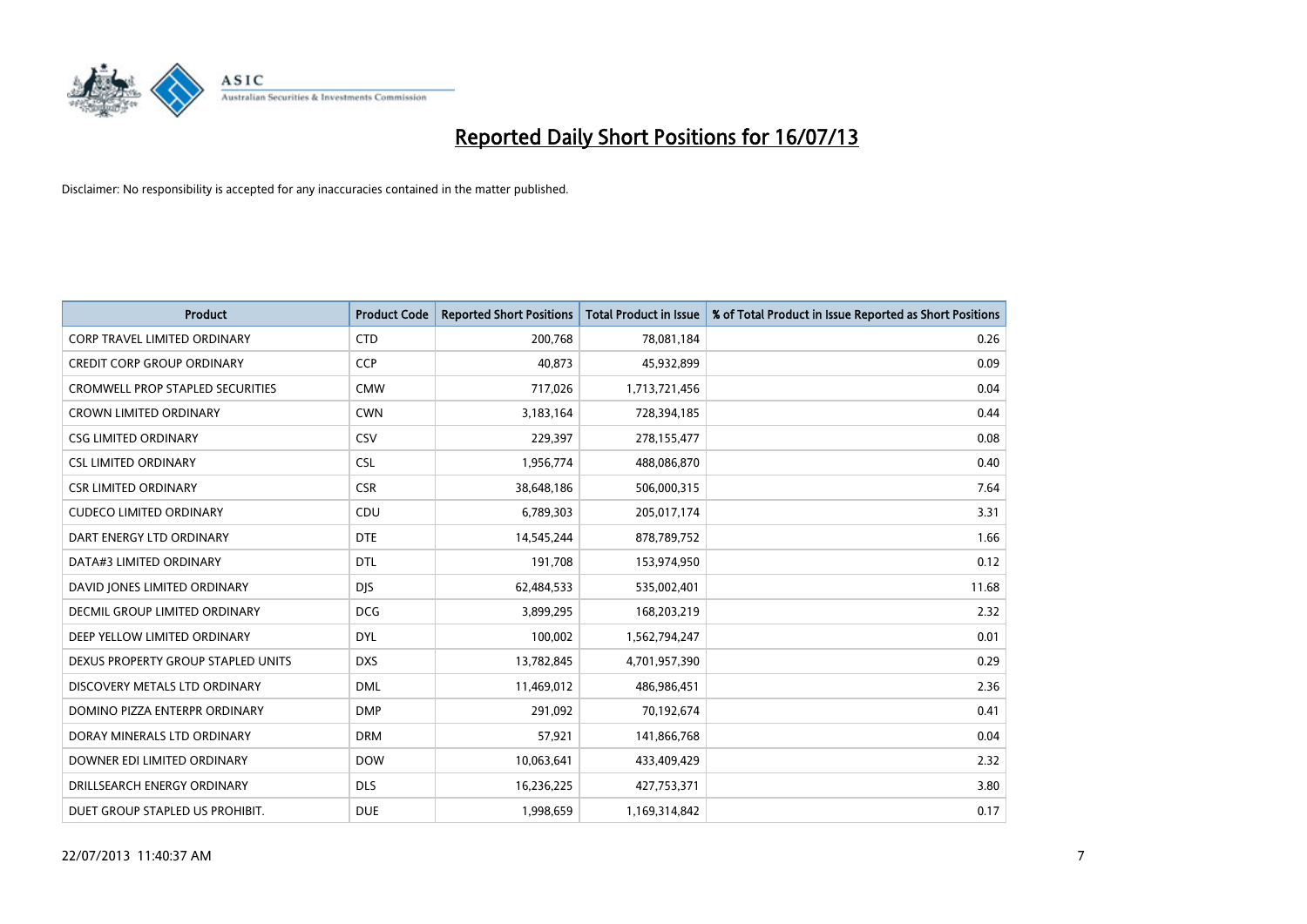

| <b>Product</b>                         | <b>Product Code</b> | <b>Reported Short Positions</b> | <b>Total Product in Issue</b> | % of Total Product in Issue Reported as Short Positions |
|----------------------------------------|---------------------|---------------------------------|-------------------------------|---------------------------------------------------------|
| DULUXGROUP LIMITED ORDINARY            | <b>DLX</b>          | 5,160,461                       | 377,019,430                   | 1.37                                                    |
| DWS LTD ORDINARY                       | <b>DWS</b>          | 464,650                         | 132,362,763                   | 0.35                                                    |
| ECHO ENTERTAINMENT ORDINARY            | <b>EGP</b>          | 4,056,860                       | 825,672,730                   | 0.49                                                    |
| <b>ELDERS LIMITED ORDINARY</b>         | <b>ELD</b>          | 18,296,409                      | 448,598,480                   | 4.08                                                    |
| ELEMENTAL MINERALS ORDINARY            | <b>ELM</b>          | 4,984                           | 288,587,228                   | 0.00                                                    |
| ELEMENTOS LIMITED ORDINARY             | <b>ELT</b>          | 16                              | 163,071,447                   | 0.00                                                    |
| <b>EMECO HOLDINGS ORDINARY</b>         | <b>EHL</b>          | 13,106,323                      | 599,675,707                   | 2.19                                                    |
| <b>ENDEAVOUR MIN CORP CDI 1:1</b>      | <b>EVR</b>          | 117,634                         | 117,754,189                   | 0.10                                                    |
| <b>ENERGY ACTION LTD ORDINARY</b>      | EAX                 | 4,887                           | 25,306,921                    | 0.02                                                    |
| <b>ENERGY RESOURCES ORDINARY 'A'</b>   | <b>ERA</b>          | 10,225,930                      | 517,725,062                   | 1.98                                                    |
| <b>ENERGY WORLD CORPOR, ORDINARY</b>   | EWC                 | 26, 181, 825                    | 1,734,166,672                 | 1.51                                                    |
| ENVESTRA LIMITED ORDINARY              | <b>ENV</b>          | 12,807,402                      | 1,796,808,474                 | 0.71                                                    |
| EQUATORIAL RES LTD ORDINARY            | EQX                 | 8                               | 121,885,353                   | 0.00                                                    |
| ERM POWER LIMITED ORDINARY             | EPW                 | 396,449                         | 203,332,935                   | 0.19                                                    |
| <b>ESERVGLOBAL LIMITED ORDINARY</b>    | ESV                 | 425,132                         | 249,045,997                   | 0.17                                                    |
| EVOLUTION MINING LTD ORDINARY          | <b>EVN</b>          | 27,844,697                      | 708,092,989                   | 3.93                                                    |
| FAIRFAX MEDIA LTD ORDINARY             | <b>FXI</b>          | 393,086,562                     | 2,351,955,725                 | 16.71                                                   |
| FANTASTIC HOLDINGS ORDINARY            | <b>FAN</b>          | 61,976                          | 102,739,538                   | 0.06                                                    |
| FAR LTD ORDINARY                       | <b>FAR</b>          | 24,508,410                      | 2,499,846,742                 | 0.98                                                    |
| FEDERATION CNTRES ORD/UNIT STAPLED SEC | <b>FDC</b>          | 2,729,749                       | 1,427,641,565                 | 0.19                                                    |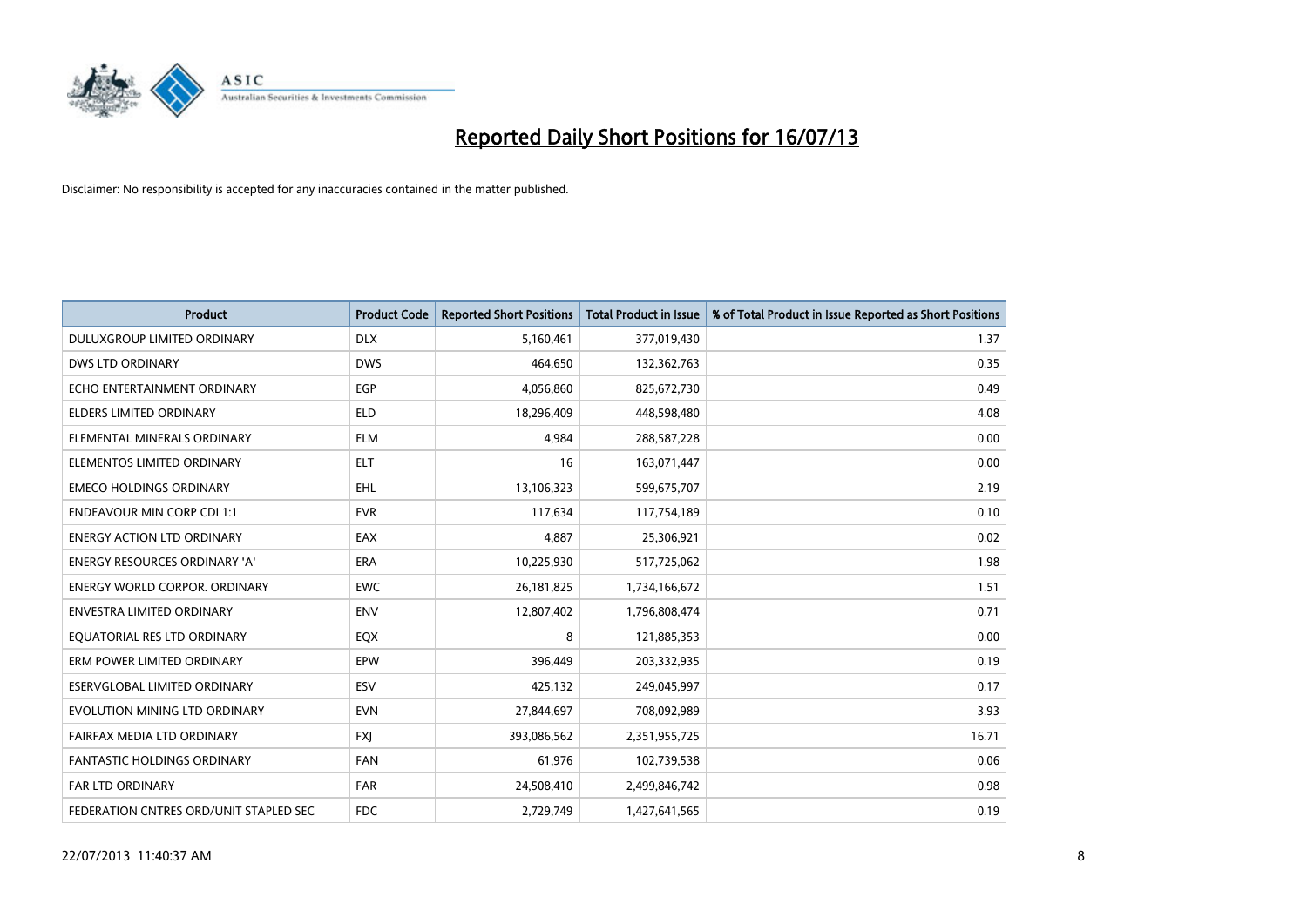

| <b>Product</b>                            | <b>Product Code</b> | <b>Reported Short Positions</b> | <b>Total Product in Issue</b> | % of Total Product in Issue Reported as Short Positions |
|-------------------------------------------|---------------------|---------------------------------|-------------------------------|---------------------------------------------------------|
| FINBAR GROUP LIMITED ORDINARY             | <b>FRI</b>          | 5,978                           | 218,006,169                   | 0.00                                                    |
| FKP PROPERTY GROUP STAPLED SECURITIES     | <b>FKP</b>          | 7,665,610                       | 321,578,705                   | 2.38                                                    |
| FLEETWOOD CORP ORDINARY                   | <b>FWD</b>          | 2,417,991                       | 60,522,619                    | 4.00                                                    |
| FLETCHER BUILDING ORDINARY                | <b>FBU</b>          | 3,238,143                       | 686,096,427                   | 0.47                                                    |
| FLEXIGROUP LIMITED ORDINARY               | <b>FXL</b>          | 35,416                          | 301,655,394                   | 0.01                                                    |
| <b>FLIGHT CENTRE ORDINARY</b>             | <b>FLT</b>          | 12,569,588                      | 100,426,726                   | 12.52                                                   |
| FLINDERS MINES LTD ORDINARY               | <b>FMS</b>          | 3,950,607                       | 1,821,300,404                 | 0.22                                                    |
| <b>FOCUS MINERALS LTD ORDINARY</b>        | <b>FML</b>          | 28,643,827                      | 9,137,375,877                 | 0.31                                                    |
| <b>FORGE GROUP LIMITED ORDINARY</b>       | FGE                 | 867,258                         | 86,169,014                    | 1.01                                                    |
| FORTESCUE METALS GRP ORDINARY             | <b>FMG</b>          | 159,779,570                     | 3,113,798,659                 | 5.13                                                    |
| <b>G.U.D. HOLDINGS ORDINARY</b>           | GUD                 | 5,520,546                       | 71,341,319                    | 7.74                                                    |
| <b>G8 EDUCATION LIMITED ORDINARY</b>      | <b>GEM</b>          | 2,703,441                       | 273,190,260                   | 0.99                                                    |
| <b>GALAXY RESOURCES ORDINARY</b>          | GXY                 | 3,862,088                       | 584,355,501                   | 0.66                                                    |
| <b>GEODYNAMICS LIMITED ORDINARY</b>       | GDY                 | 850                             | 406,452,608                   | 0.00                                                    |
| <b>GINDALBIE METALS LTD ORDINARY</b>      | GBG                 | 53,426,767                      | 1,492,154,301                 | 3.58                                                    |
| <b>GOODMAN FIELDER, ORDINARY</b>          | <b>GFF</b>          | 57,842,753                      | 1,955,559,207                 | 2.96                                                    |
| <b>GOODMAN GROUP STAPLED</b>              | GMG                 | 3,300,208                       | 1,713,233,947                 | 0.19                                                    |
| <b>GPT GROUP STAPLED SEC.</b>             | <b>GPT</b>          | 2,149,664                       | 1,753,879,551                 | 0.12                                                    |
| <b>GRAINCORP LIMITED A CLASS ORDINARY</b> | <b>GNC</b>          | 198,693                         | 228,855,628                   | 0.09                                                    |
| <b>GRANGE RESOURCES, ORDINARY</b>         | GRR                 | 5,687,656                       | 1,156,492,195                 | 0.49                                                    |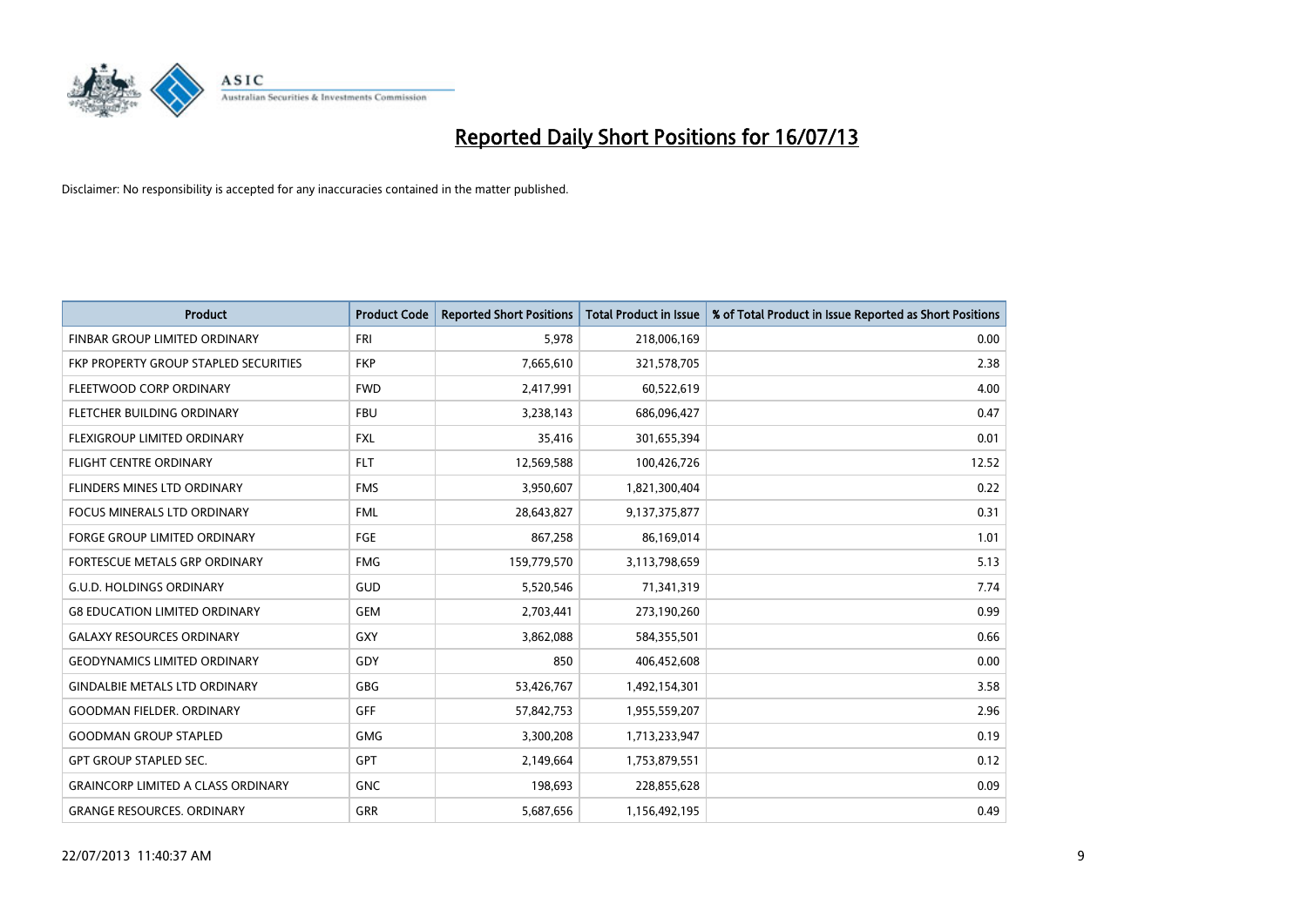

| <b>Product</b>                                   | <b>Product Code</b> | <b>Reported Short Positions</b> | <b>Total Product in Issue</b> | % of Total Product in Issue Reported as Short Positions |
|--------------------------------------------------|---------------------|---------------------------------|-------------------------------|---------------------------------------------------------|
| <b>GREENLAND MIN EN LTD ORDINARY</b>             | GGG                 | 5,274,920                       | 571,975,263                   | 0.92                                                    |
| <b>GROWTHPOINT PROPERTY ORD/UNIT STAPLED SEC</b> | GOZ                 | 3,911                           | 402,830,366                   | 0.00                                                    |
| <b>GRYPHON MINERALS LTD ORDINARY</b>             | GRY                 | 12,147,912                      | 400,464,983                   | 3.03                                                    |
| <b>GUILDFORD COAL LTD ORDINARY</b>               | <b>GUF</b>          | 716,905                         | 635,046,899                   | 0.11                                                    |
| <b>GUNNS LIMITED ORDINARY</b>                    | <b>GNS</b>          | 51,710,964                      | 848,401,559                   | 6.10                                                    |
| <b>GWA GROUP LTD ORDINARY</b>                    | <b>GWA</b>          | 13,169,487                      | 306,533,770                   | 4.30                                                    |
| <b>HARVEY NORMAN ORDINARY</b>                    | <b>HVN</b>          | 82,841,214                      | 1,062,316,784                 | 7.80                                                    |
| <b>HASTIE GROUP LIMITED ORDINARY</b>             | <b>HST</b>          | 5,000                           | 137,353,504                   | 0.00                                                    |
| <b>HENDERSON GROUP CDI 1:1</b>                   | <b>HGG</b>          | 1,099,297                       | 745,141,989                   | 0.15                                                    |
| HEA HOLDINGS LIMITED ORDINARY                    | <b>HFA</b>          | 3,809                           | 118,738,157                   | 0.00                                                    |
| <b>HIGHLANDS PACIFIC ORDINARY</b>                | <b>HIG</b>          | 500,001                         | 789,344,774                   | 0.06                                                    |
| HILLGROVE RES LTD ORDINARY                       | <b>HGO</b>          | 1,644,834                       | 1,023,760,221                 | 0.16                                                    |
| HILLS HOLDINGS LTD ORDINARY                      | <b>HIL</b>          | 239,872                         | 246,500,444                   | 0.10                                                    |
| HORIZON OIL LIMITED ORDINARY                     | <b>HZN</b>          | 52,827,666                      | 1,135,266,515                 | 4.65                                                    |
| HOT CHILI LTD ORDINARY                           | <b>HCH</b>          | 42,537                          | 297,462,196                   | 0.01                                                    |
| <b>ICON ENERGY LIMITED ORDINARY</b>              | <b>ICN</b>          | 3,910                           | 533,391,210                   | 0.00                                                    |
| <b>IINET LIMITED ORDINARY</b>                    | <b>IIN</b>          | 2,002,208                       | 161,238,847                   | 1.24                                                    |
| ILUKA RESOURCES ORDINARY                         | ILU                 | 45,041,458                      | 418,700,517                   | 10.76                                                   |
| <b>IMDEX LIMITED ORDINARY</b>                    | <b>IMD</b>          | 3,978,690                       | 210,473,188                   | 1.89                                                    |
| IMF (AUSTRALIA) LTD ORDINARY                     | <b>IMF</b>          | 1,365,422                       | 123,201,716                   | 1.11                                                    |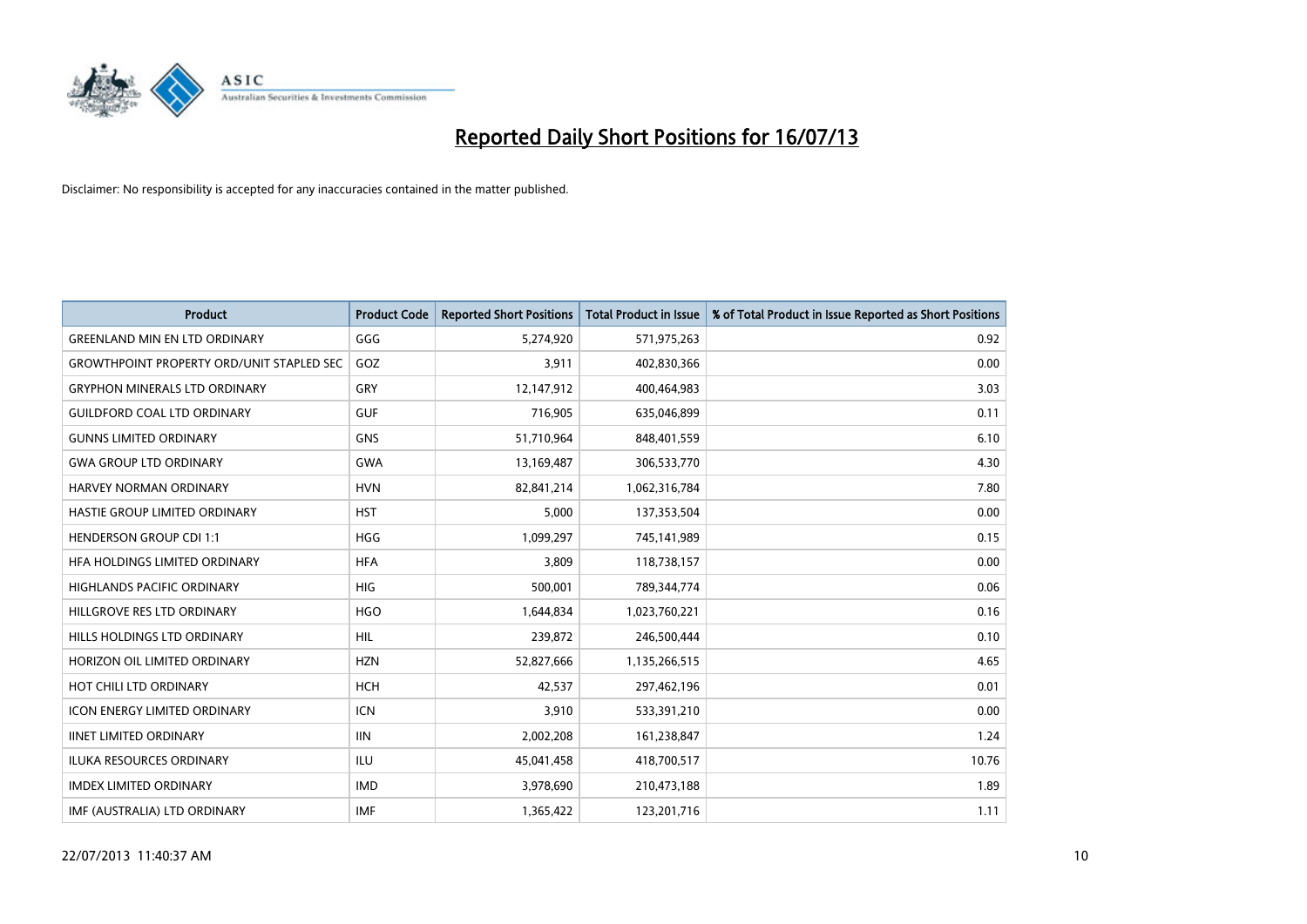

| <b>Product</b>                           | <b>Product Code</b> | <b>Reported Short Positions</b> | <b>Total Product in Issue</b> | % of Total Product in Issue Reported as Short Positions |
|------------------------------------------|---------------------|---------------------------------|-------------------------------|---------------------------------------------------------|
| <b>INCITEC PIVOT ORDINARY</b>            | IPL                 | 21,126,028                      | 1,628,730,107                 | 1.30                                                    |
| <b>INDEPENDENCE GROUP ORDINARY</b>       | <b>IGO</b>          | 6,886,887                       | 233,321,861                   | 2.95                                                    |
| <b>INDOPHIL RESOURCES ORDINARY</b>       | <b>IRN</b>          | 12,047                          | 1,203,146,194                 | 0.00                                                    |
| INFIGEN ENERGY STAPLED SECURITIES        | <b>IFN</b>          | 3,269,063                       | 762,265,972                   | 0.43                                                    |
| <b>INOVA RESOURCES LTD ORDINARY</b>      | <b>IVA</b>          | 997,005                         | 726,565,560                   | 0.14                                                    |
| <b>INSURANCE AUSTRALIA ORDINARY</b>      | <b>IAG</b>          | 6,632,329                       | 2,079,034,021                 | 0.32                                                    |
| INTEGRATED RESEARCH ORDINARY             | IRI                 | 12,261                          | 168,387,453                   | 0.01                                                    |
| <b>INTREPID MINES ORDINARY</b>           | <b>IAU</b>          | 19,693,804                      | 555,950,595                   | 3.54                                                    |
| INVESTA OFFICE FUND STAPLED SECURITIES   | <b>IOF</b>          | 1,769,993                       | 614,047,458                   | 0.29                                                    |
| <b>INVOCARE LIMITED ORDINARY</b>         | <b>IVC</b>          | 2,870,866                       | 110,030,298                   | 2.61                                                    |
| ION LIMITED ORDINARY                     | <b>ION</b>          | 164,453                         | 256,365,105                   | 0.06                                                    |
| <b>IOOF HOLDINGS LTD ORDINARY</b>        | IFL                 | 2,494,004                       | 232,118,034                   | 1.07                                                    |
| <b>IRESS LIMITED ORDINARY</b>            | <b>IRE</b>          | 2,168,785                       | 129,585,246                   | 1.67                                                    |
| <b>IRON ORE HOLDINGS ORDINARY</b>        | <b>IOH</b>          | 26.197                          | 161,174,005                   | 0.02                                                    |
| <b>ISELECT LTD ORDINARY</b>              | <b>ISU</b>          | 879,314                         | 259,064,894                   | 0.34                                                    |
| ISHS MSCI JAPAN ETF CDI 1:1              | <b>IIP</b>          | 12,500                          | 822,000,000                   | 0.00                                                    |
| JAMES HARDIE INDUST CHESS DEPOSITARY INT | <b>IHX</b>          | 4,572,857                       | 442,091,547                   | 1.03                                                    |
| <b>JB HI-FI LIMITED ORDINARY</b>         | <b>IBH</b>          | 17,488,010                      | 98,947,309                    | 17.67                                                   |
| <b>JUPITER MINES ORDINARY</b>            | <b>IMS</b>          | 9,874                           | 2,281,835,383                 | 0.00                                                    |
| <b>KAGARA LTD ORDINARY</b>               | KZL                 | 3,414,990                       | 798,953,117                   | 0.43                                                    |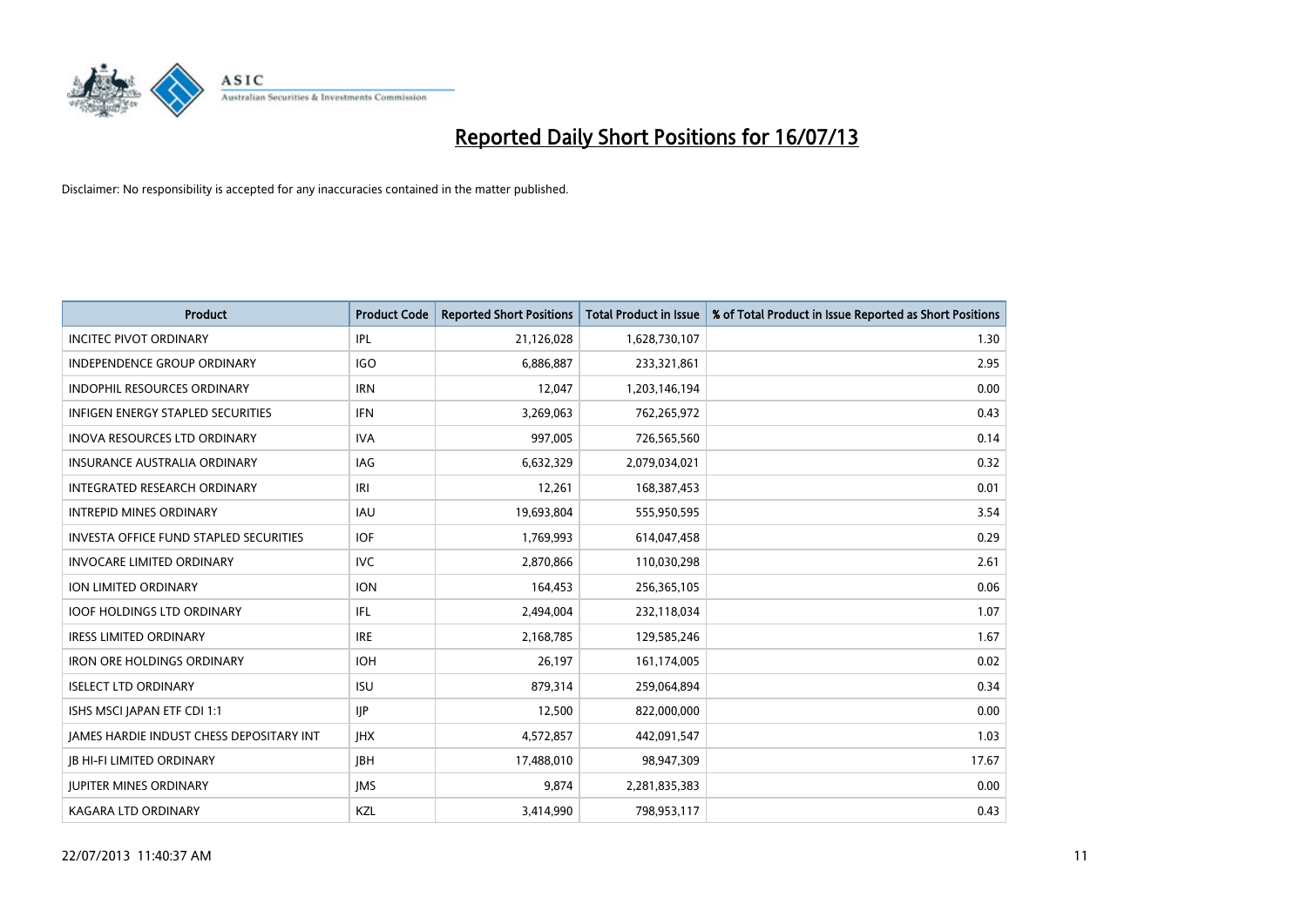

| <b>Product</b>                        | <b>Product Code</b> | <b>Reported Short Positions</b> | <b>Total Product in Issue</b> | % of Total Product in Issue Reported as Short Positions |
|---------------------------------------|---------------------|---------------------------------|-------------------------------|---------------------------------------------------------|
| KAROON GAS AUSTRALIA ORDINARY         | <b>KAR</b>          | 3,041,300                       | 221,420,769                   | 1.37                                                    |
| KATHMANDU HOLD LTD ORDINARY           | <b>KMD</b>          | 1,335,947                       | 200,215,894                   | 0.67                                                    |
| <b>KBL MINING LIMITED ORDINARY</b>    | <b>KBL</b>          | 1,820                           | 293,535,629                   | 0.00                                                    |
| KINGSGATE CONSOLID. ORDINARY          | <b>KCN</b>          | 7,996,914                       | 152,191,905                   | 5.25                                                    |
| KINGSROSE MINING LTD ORDINARY         | <b>KRM</b>          | 1,086,893                       | 291,959,871                   | 0.37                                                    |
| LEIGHTON HOLDINGS ORDINARY            | LEI                 | 18,156,510                      | 337,235,188                   | 5.38                                                    |
| LEND LEASE GROUP UNIT/ORD STAPLED     | <b>LLC</b>          | 2,559,898                       | 575,508,314                   | 0.44                                                    |
| LINC ENERGY LTD ORDINARY              | <b>LNC</b>          | 17,716,841                      | 518,687,562                   | 3.42                                                    |
| LOGICAMMS LIMITED ORDINARY            | <b>LCM</b>          | 2,572                           | 71,178,179                    | 0.00                                                    |
| LYNAS CORPORATION ORDINARY            | <b>LYC</b>          | 206,665,310                     | 1,960,801,292                 | 10.54                                                   |
| <b>M2 TELECOMMUNICATION ORDINARY</b>  | <b>MTU</b>          | 6,269,792                       | 178,430,693                   | 3.51                                                    |
| <b>MACA LIMITED ORDINARY</b>          | <b>MLD</b>          | 48,081                          | 172,500,000                   | 0.03                                                    |
| <b>MACMAHON HOLDINGS ORDINARY</b>     | <b>MAH</b>          | 8,365,941                       | 1,261,699,966                 | 0.66                                                    |
| MACO ATLAS ROADS GRP ORDINARY STAPLED | <b>MOA</b>          | 19,343,829                      | 478,531,436                   | 4.04                                                    |
| MACQUARIE GROUP LTD ORDINARY          | <b>MOG</b>          | 2,715,859                       | 339,816,303                   | 0.80                                                    |
| MAGELLAN FIN GRP LTD ORDINARY         | <b>MFG</b>          | 262,498                         | 152,782,876                   | 0.17                                                    |
| <b>MATRIX C &amp; E LTD ORDINARY</b>  | <b>MCE</b>          | 3,221,381                       | 94,555,428                    | 3.41                                                    |
| MAVERICK DRILLING ORDINARY            | <b>MAD</b>          | 8,497,949                       | 452,726,751                   | 1.88                                                    |
| <b>MAXITRANS INDUSTRIES ORDINARY</b>  | <b>MXI</b>          | 5,676                           | 183,993,392                   | 0.00                                                    |
| MAYNE PHARMA LTD ORDINARY             | <b>MYX</b>          | 3,080                           | 563,459,968                   | 0.00                                                    |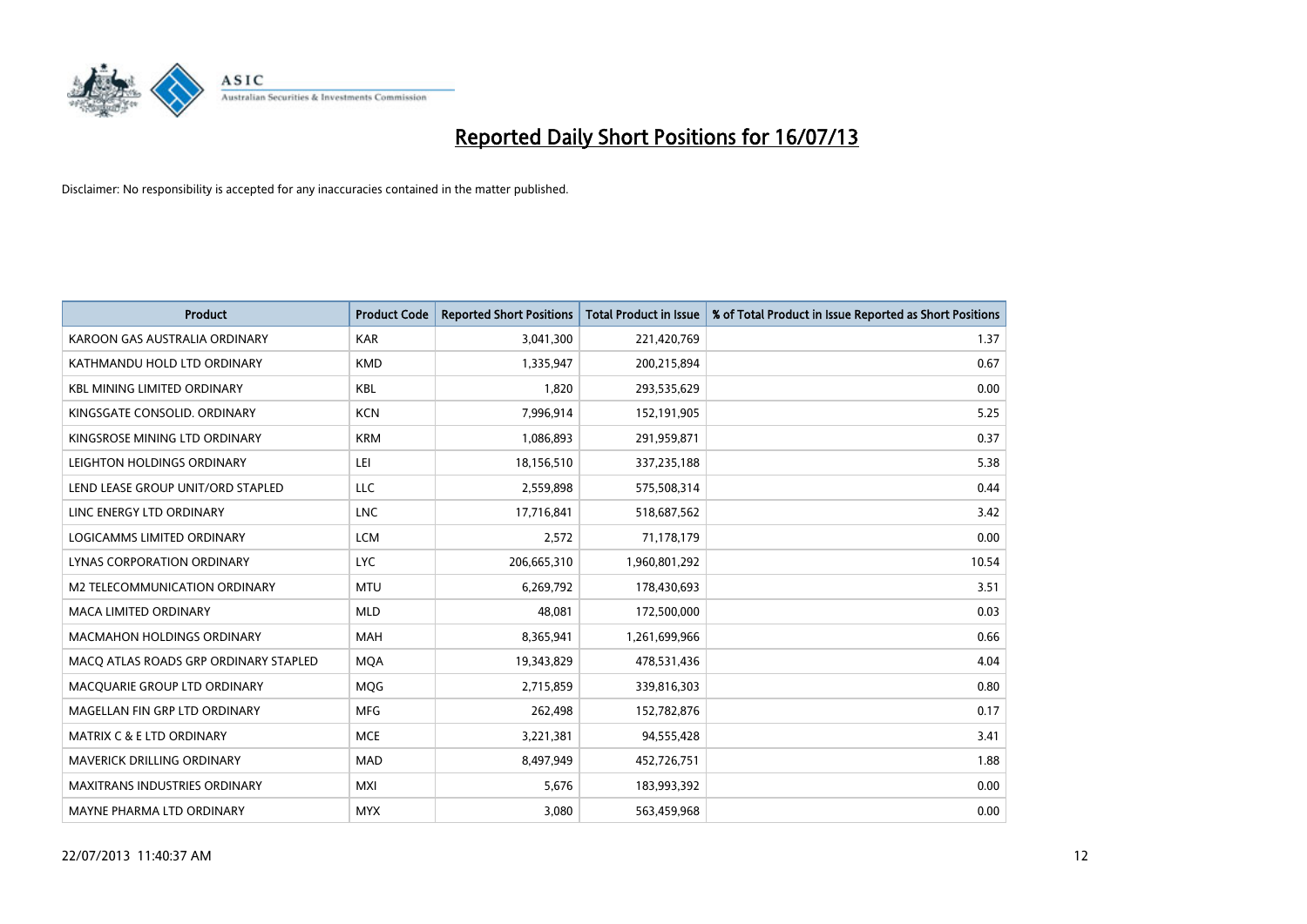

| <b>Product</b>                  | <b>Product Code</b> | <b>Reported Short Positions</b> | <b>Total Product in Issue</b> | % of Total Product in Issue Reported as Short Positions |
|---------------------------------|---------------------|---------------------------------|-------------------------------|---------------------------------------------------------|
| MCMILLAN SHAKESPEARE ORDINARY   | <b>MMS</b>          | 1,045,619                       | 74,523,965                    | 1.40                                                    |
| MCPHERSON'S LTD ORDINARY        | <b>MCP</b>          | 10                              | 89,294,198                    | 0.00                                                    |
| MEDUSA MINING LTD ORDINARY      | <b>MML</b>          | 3,697,701                       | 188,903,911                   | 1.96                                                    |
| MEO AUSTRALIA LTD ORDINARY      | <b>MEO</b>          | 19,345                          | 627,264,587                   | 0.00                                                    |
| <b>MERMAID MARINE ORDINARY</b>  | <b>MRM</b>          | 823,778                         | 229,962,314                   | 0.36                                                    |
| MESOBLAST LIMITED ORDINARY      | <b>MSB</b>          | 15,131,973                      | 315,423,901                   | 4.80                                                    |
| METALS X LIMITED ORDINARY       | <b>MLX</b>          | 223,655                         | 1,651,766,110                 | 0.01                                                    |
| METCASH LIMITED ORDINARY        | <b>MTS</b>          | 75,292,687                      | 880,704,786                   | 8.55                                                    |
| MICLYN EXP OFFSHR ORDINARY      | <b>MIO</b>          | 611,213                         | 281,538,972                   | 0.22                                                    |
| MIGHTY RIVER POWER ORDINARY     | <b>MYT</b>          | 201,246                         | 1,400,000,094                 | 0.01                                                    |
| MILLENNIUM MIN LTD ORDINARY     | <b>MOY</b>          | 1,000,000                       | 4,372,781,946                 | 0.02                                                    |
| MINCOR RESOURCES NL ORDINARY    | <b>MCR</b>          | 2,519,069                       | 188,208,274                   | 1.34                                                    |
| MINERAL DEPOSITS ORDINARY       | <b>MDL</b>          | 3,181,273                       | 83,538,786                    | 3.81                                                    |
| MINERAL RESOURCES, ORDINARY     | <b>MIN</b>          | 10,111,167                      | 185,987,992                   | 5.44                                                    |
| MIRABELA NICKEL LTD ORDINARY    | <b>MBN</b>          | 22,557,643                      | 876,801,147                   | 2.57                                                    |
| MIRVAC GROUP STAPLED SECURITIES | <b>MGR</b>          | 6,291,599                       | 3,664,938,678                 | 0.17                                                    |
| MOLOPO ENERGY LTD ORDINARY      | <b>MPO</b>          | 358,052                         | 246,592,053                   | 0.15                                                    |
| MONADELPHOUS GROUP ORDINARY     | <b>MND</b>          | 10,014,334                      | 90,940,258                    | 11.01                                                   |
| MORTGAGE CHOICE LTD ORDINARY    | <b>MOC</b>          | 1,030,244                       | 123,431,282                   | 0.83                                                    |
| MOUNT GIBSON IRON ORDINARY      | <b>MGX</b>          | 18,957,831                      | 1,090,584,232                 | 1.74                                                    |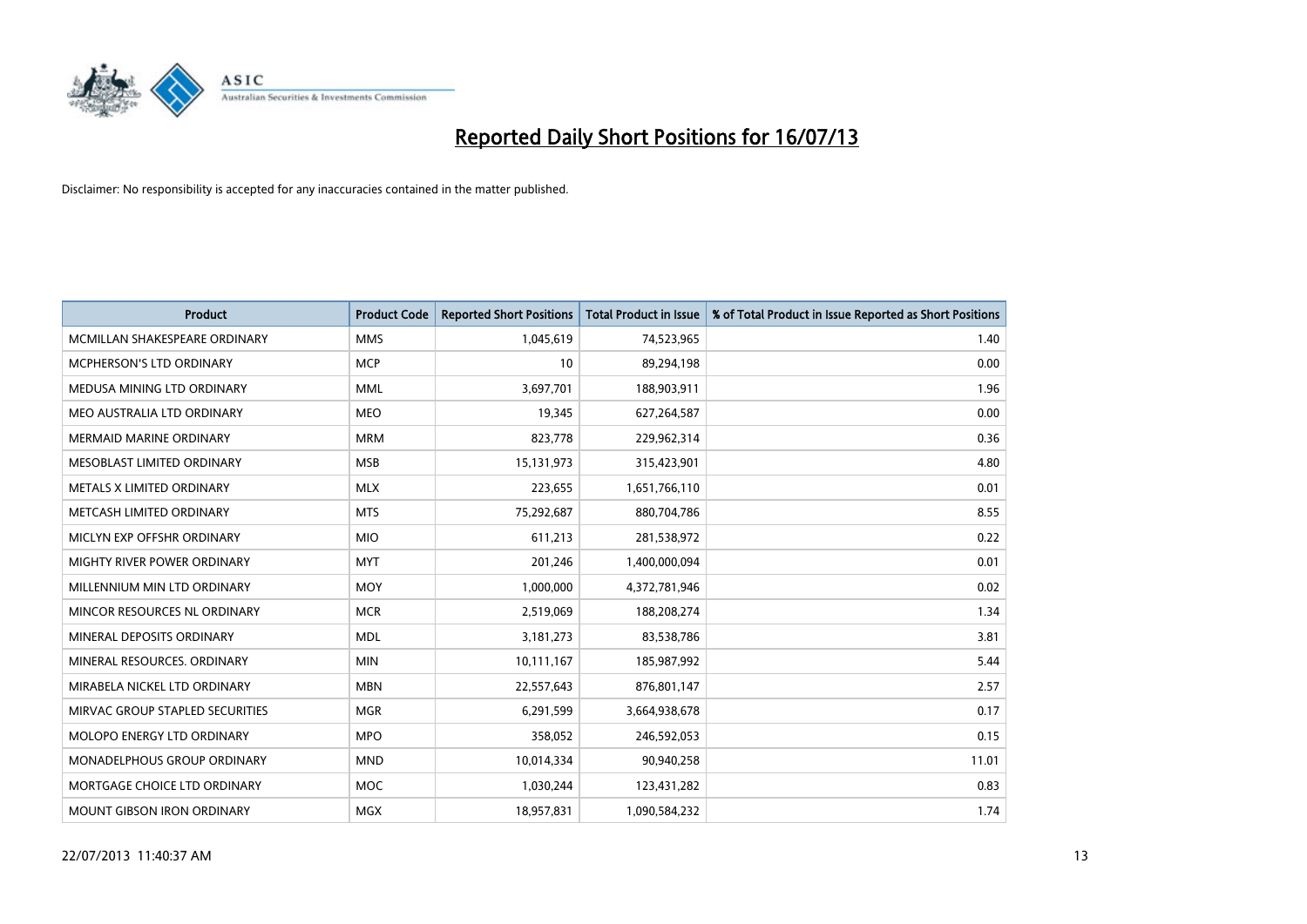

| <b>Product</b>                | <b>Product Code</b> | <b>Reported Short Positions</b> | <b>Total Product in Issue</b> | % of Total Product in Issue Reported as Short Positions |
|-------------------------------|---------------------|---------------------------------|-------------------------------|---------------------------------------------------------|
| MULTIPLEX SITES SITES         | <b>MXUPA</b>        | 1,035                           | 4,500,000                     | 0.02                                                    |
| MURCHISON METALS LTD ORDINARY | <b>MMX</b>          | 3,259,628                       | 450,497,346                   | 0.72                                                    |
| MYER HOLDINGS LTD ORDINARY    | <b>MYR</b>          | 82,120,043                      | 583,594,551                   | 14.07                                                   |
| NATIONAL AUST, BANK ORDINARY  | <b>NAB</b>          | 8,273,576                       | 2,343,069,082                 | 0.35                                                    |
| NAVITAS LIMITED ORDINARY      | <b>NVT</b>          | 10,340,647                      | 375,367,918                   | 2.75                                                    |
| NEON ENERGY LIMITED ORDINARY  | <b>NEN</b>          | 585,543                         | 552,437,848                   | 0.11                                                    |
| NEW HOPE CORPORATION ORDINARY | <b>NHC</b>          | 1,616,975                       | 830,563,352                   | 0.19                                                    |
| NEW STANDARD ENERGY ORDINARY  | <b>NSE</b>          | 322,032                         | 305,331,847                   | 0.11                                                    |
| NEWCREST MINING ORDINARY      | <b>NCM</b>          | 4,272,314                       | 766,510,971                   | 0.56                                                    |
| NEWS CORP. A NON-VOTING CDI   | <b>NNCLV</b>        | 3,322,353                       | 379,388,744                   | 0.88                                                    |
| NEWS CORP. B VOTING CDI       | <b>NNC</b>          | 164,495                         | 199,630,239                   | 0.08                                                    |
| NEXTDC LIMITED ORDINARY       | <b>NXT</b>          | 6,171,220                       | 173,673,716                   | 3.55                                                    |
| NEXUS ENERGY LIMITED ORDINARY | <b>NXS</b>          | 4,396,218                       | 1,330,219,459                 | 0.33                                                    |
| NIB HOLDINGS LIMITED ORDINARY | <b>NHF</b>          | 474,286                         | 439,004,182                   | 0.11                                                    |
| NIDO PETROLEUM ORDINARY       | <b>NDO</b>          | 42,598                          | 2,046,650,968                 | 0.00                                                    |
| NOBLE MINERAL RES ORDINARY    | <b>NMG</b>          | 2,365,726                       | 666,397,952                   | 0.36                                                    |
| NORFOLK GROUP ORDINARY        | <b>NFK</b>          | 50                              | 161,999,196                   | 0.00                                                    |
| NORTHERN IRON LTD ORDINARY    | <b>NFE</b>          | 1,617,501                       | 484,405,314                   | 0.33                                                    |
| NORTHERN STAR ORDINARY        | <b>NST</b>          | 6,135,402                       | 424,279,762                   | 1.45                                                    |
| NOVOGEN LIMITED ORDINARY      | <b>NRT</b>          | 90,369                          | 139,098,402                   | 0.06                                                    |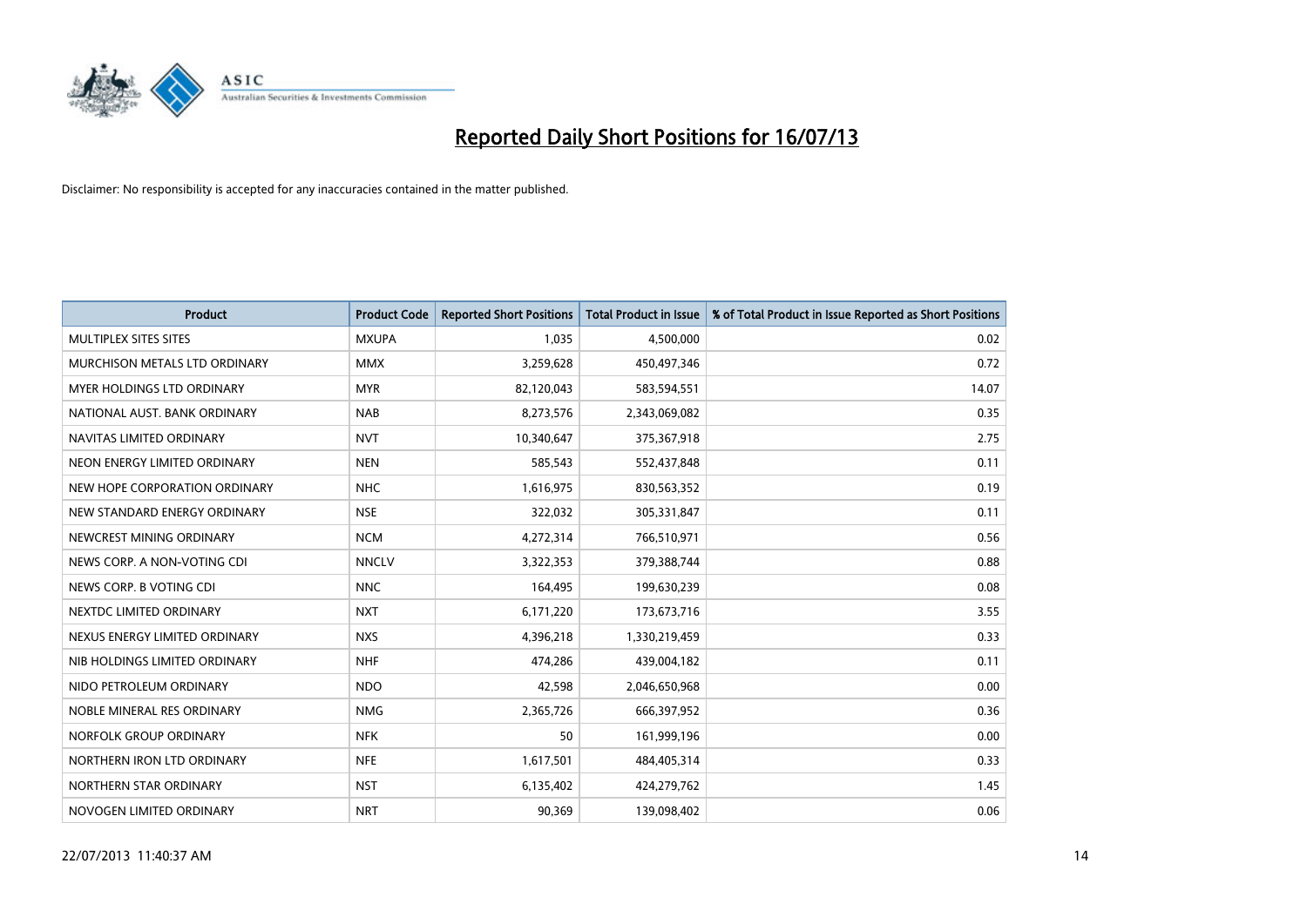

| <b>Product</b>                        | <b>Product Code</b> | <b>Reported Short Positions</b> | <b>Total Product in Issue</b> | % of Total Product in Issue Reported as Short Positions |
|---------------------------------------|---------------------|---------------------------------|-------------------------------|---------------------------------------------------------|
| NRW HOLDINGS LIMITED ORDINARY         | <b>NWH</b>          | 19,306,156                      | 278,888,011                   | 6.92                                                    |
| NUCOAL RESOURCES LTD ORDINARY         | <b>NCR</b>          | 190,001                         | 768,612,354                   | 0.02                                                    |
| NUFARM LIMITED ORDINARY               | <b>NUF</b>          | 14,791,365                      | 262,954,040                   | 5.63                                                    |
| OCEANAGOLD CORP. CHESS DEPOSITARY INT | <b>OGC</b>          | 2,273,257                       | 293,574,586                   | 0.77                                                    |
| OIL SEARCH LTD ORDINARY               | OSH                 | 8,956,990                       | 1,340,018,530                 | 0.67                                                    |
| OM HOLDINGS LIMITED ORDINARY          | OMH                 | 3,245,659                       | 733,423,337                   | 0.44                                                    |
| ONCOSIL MEDICAL ORDINARY              | OSL                 | 50,000                          | 241,989,274                   | 0.02                                                    |
| ORICA LIMITED ORDINARY                | ORI                 | 8,229,963                       | 368,203,632                   | 2.24                                                    |
| ORIGIN ENERGY ORDINARY                | <b>ORG</b>          | 14,925,190                      | 1,097,963,570                 | 1.36                                                    |
| OROCOBRE LIMITED ORDINARY             | <b>ORE</b>          | 429,311                         | 117,745,140                   | 0.36                                                    |
| OROTONGROUP LIMITED ORDINARY          | ORL                 | 289,844                         | 40,880,902                    | 0.71                                                    |
| ORPHEUS ENERGY LTD ORDINARY           | <b>OEG</b>          | 67,200                          | 130,475,919                   | 0.05                                                    |
| OZ MINERALS ORDINARY                  | OZL                 | 8,297,510                       | 303,470,022                   | 2.73                                                    |
| <b>PACIFIC BRANDS ORDINARY</b>        | PBG                 | 13,272,566                      | 912,915,695                   | 1.45                                                    |
| PALADIN ENERGY LTD ORDINARY           | <b>PDN</b>          | 106,648,385                     | 837,187,808                   | 12.74                                                   |
| PANAUST LIMITED ORDINARY              | <b>PNA</b>          | 7,238,542                       | 619,084,930                   | 1.17                                                    |
| PANORAMIC RESOURCES ORDINARY          | PAN                 | 84,966                          | 260,676,416                   | 0.03                                                    |
| PAPERLINX LIMITED ORDINARY            | <b>PPX</b>          | 48,006                          | 609,280,761                   | 0.01                                                    |
| PAPILLON RES LTD ORDINARY             | PIR                 | 8,375,522                       | 337,544,210                   | 2.48                                                    |
| PATTIES FOODS LTD ORDINARY            | PFL                 | 8,688                           | 139,065,639                   | 0.01                                                    |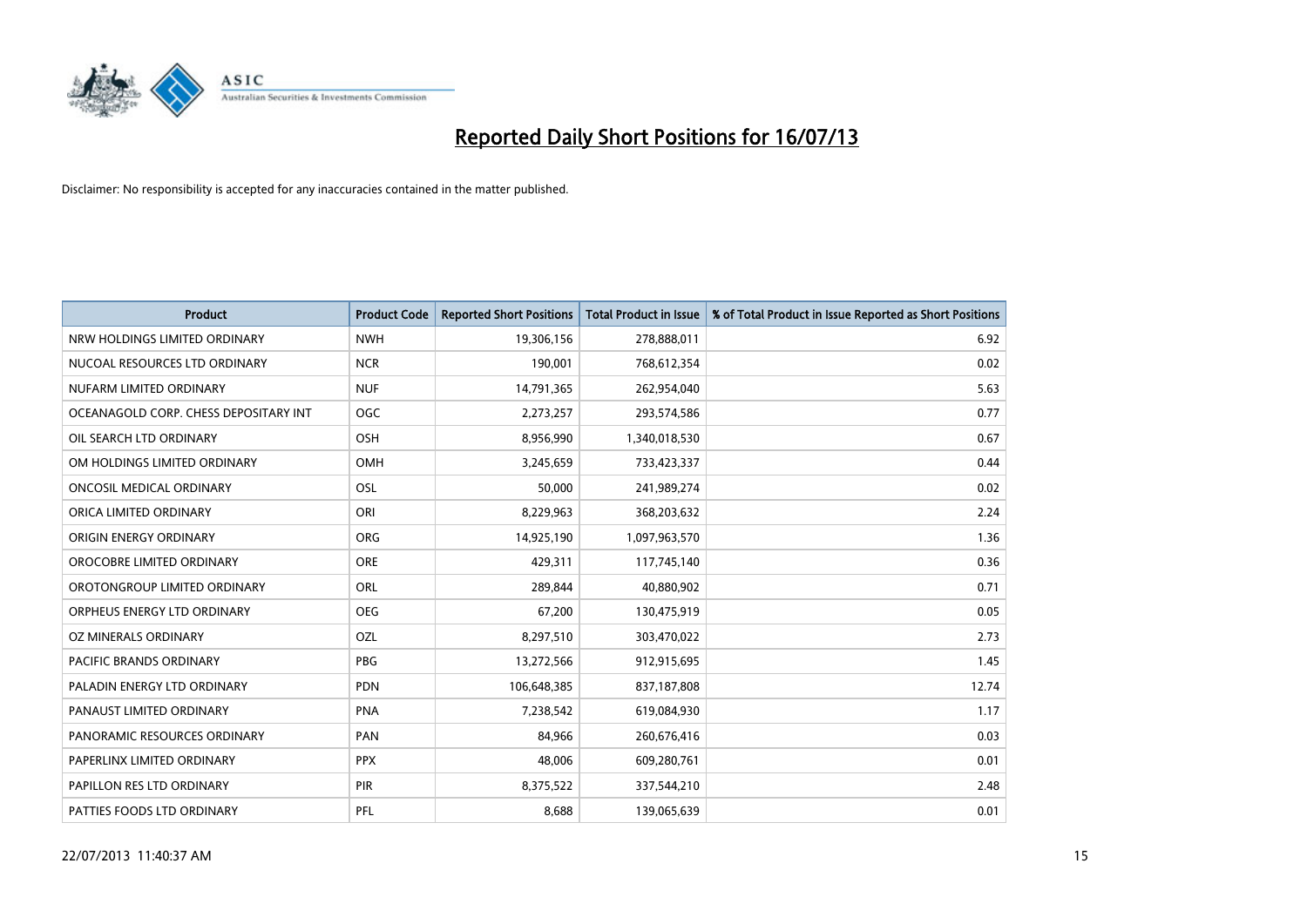

| <b>Product</b>                    | <b>Product Code</b> | <b>Reported Short Positions</b> | <b>Total Product in Issue</b> | % of Total Product in Issue Reported as Short Positions |
|-----------------------------------|---------------------|---------------------------------|-------------------------------|---------------------------------------------------------|
| PEET LIMITED ORDINARY             | <b>PPC</b>          | 3,672,757                       | 431,986,887                   | 0.85                                                    |
| PERILYA LIMITED ORDINARY          | <b>PEM</b>          | 21,528                          | 769,316,426                   | 0.00                                                    |
| PERPETUAL LIMITED ORDINARY        | PPT                 | 2,175,845                       | 41,980,678                    | 5.18                                                    |
| PERSEUS MINING LTD ORDINARY       | <b>PRU</b>          | 15,069,223                      | 457,962,088                   | 3.29                                                    |
| PHARMAXIS LTD ORDINARY            | <b>PXS</b>          | 7,014,512                       | 308,543,389                   | 2.27                                                    |
| PHOSPHAGENICS LTD. ORDINARY       | POH                 | 274,058                         | 1,020,465,957                 | 0.03                                                    |
| PLATINUM ASSET ORDINARY           | <b>PTM</b>          | 3,440,020                       | 578,145,695                   | 0.60                                                    |
| PLATINUM AUSTRALIA ORDINARY       | <b>PLA</b>          | 836,127                         | 504,968,043                   | 0.17                                                    |
| PMI GOLD CORP CDI 1:1             | <b>PVM</b>          | 232,274                         | 151,793,751                   | 0.15                                                    |
| PMP LIMITED ORDINARY              | <b>PMP</b>          | 28,840                          | 323,781,124                   | 0.01                                                    |
| PREMIER INVESTMENTS ORDINARY      | <b>PMV</b>          | 1,386,713                       | 155,260,478                   | 0.89                                                    |
| PRIMA BIOMED LTD ORDINARY         | <b>PRR</b>          | 343,262                         | 1,143,146,838                 | 0.03                                                    |
| PRIMARY HEALTH CARE ORDINARY      | <b>PRY</b>          | 26,747,311                      | 503,921,941                   | 5.31                                                    |
| PRIMEAG AUSTRALIA ORDINARY        | PAG                 | 5,194                           | 266,394,444                   | 0.00                                                    |
| PROGRAMMED ORDINARY               | <b>PRG</b>          | 383,698                         | 118,179,696                   | 0.32                                                    |
| <b>QANTAS AIRWAYS ORDINARY</b>    | QAN                 | 23,390,487                      | 2,241,745,788                 | 1.04                                                    |
| OBE INSURANCE GROUP ORDINARY      | <b>OBE</b>          | 31,805,155                      | 1,220,868,532                 | 2.61                                                    |
| ORXPHARMA LTD ORDINARY            | QRX                 | 1,138,061                       | 144,785,606                   | 0.79                                                    |
| <b>QUBE HOLDINGS LTD ORDINARY</b> | <b>QUB</b>          | 14,061,129                      | 928,965,547                   | 1.51                                                    |
| RAMELIUS RESOURCES ORDINARY       | <b>RMS</b>          | 3,470,342                       | 337,686,949                   | 1.03                                                    |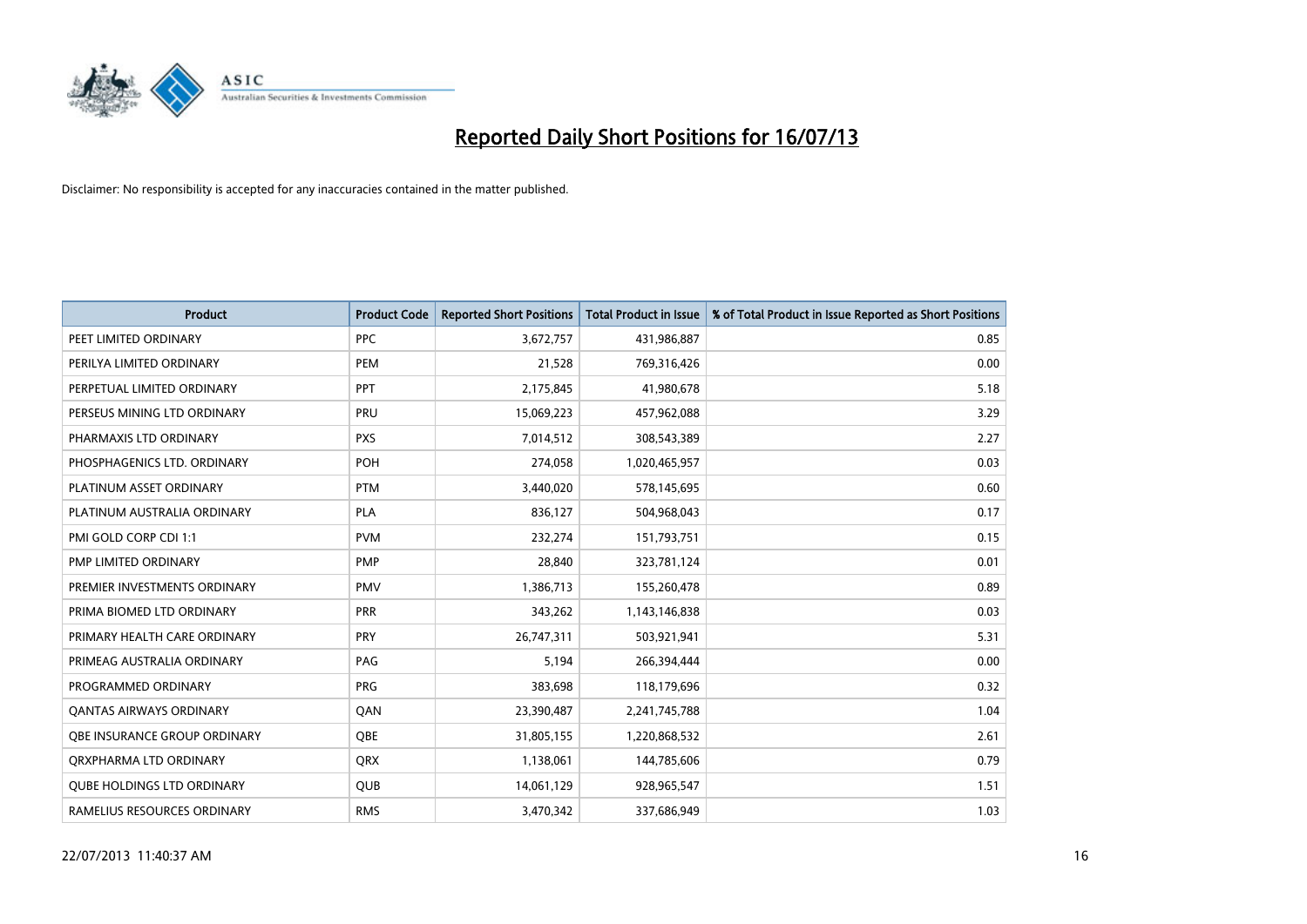

| <b>Product</b>                      | <b>Product Code</b> | <b>Reported Short Positions</b> | <b>Total Product in Issue</b> | % of Total Product in Issue Reported as Short Positions |
|-------------------------------------|---------------------|---------------------------------|-------------------------------|---------------------------------------------------------|
| RAMSAY HEALTH CARE ORDINARY         | <b>RHC</b>          | 1,934,728                       | 202,081,252                   | 0.96                                                    |
| RANGE RESOURCES LTD ORDINARY        | <b>RRS</b>          | 44,458                          | 2,873,969,974                 | 0.00                                                    |
| <b>RCR TOMLINSON ORDINARY</b>       | <b>RCR</b>          | 2,087,633                       | 132,431,265                   | 1.58                                                    |
| <b>REA GROUP ORDINARY</b>           | <b>REA</b>          | 792,776                         | 131,714,699                   | 0.60                                                    |
| <b>RECKON LIMITED ORDINARY</b>      | <b>RKN</b>          | 451,000                         | 129,488,015                   | 0.35                                                    |
| <b>RED 5 LIMITED ORDINARY</b>       | <b>RED</b>          | 817,126                         | 135,488,008                   | 0.60                                                    |
| <b>RED FORK ENERGY ORDINARY</b>     | <b>RFE</b>          | 3,903,907                       | 388,551,719                   | 1.00                                                    |
| REDBANK ENERGY LTD ORDINARY         | <b>AEJ</b>          | 13                              | 786,287                       | 0.00                                                    |
| <b>REDFLEX HOLDINGS ORDINARY</b>    | <b>RDF</b>          | 5,506                           | 110,762,310                   | 0.00                                                    |
| REECE AUSTRALIA LTD. ORDINARY       | <b>REH</b>          | 447                             | 99,600,000                    | 0.00                                                    |
| <b>REGIS RESOURCES ORDINARY</b>     | <b>RRL</b>          | 18,617,935                      | 475,898,018                   | 3.91                                                    |
| RESMED INC CDI 10:1                 | <b>RMD</b>          | 9,000,389                       | 1,556,242,300                 | 0.58                                                    |
| RESOLUTE MINING ORDINARY            | <b>RSG</b>          | 2,588,804                       | 640,994,224                   | 0.40                                                    |
| RESOURCE EQUIP LTD ORDINARY         | <b>RQL</b>          | 5,000                           | 248,990,471                   | 0.00                                                    |
| <b>RESOURCE GENERATION ORDINARY</b> | <b>RES</b>          | 170,001                         | 284,698,002                   | 0.06                                                    |
| RETAIL FOOD GROUP ORDINARY          | <b>RFG</b>          | 2,387,828                       | 130,277,856                   | 1.83                                                    |
| REX MINERALS LIMITED ORDINARY       | <b>RXM</b>          | 1,527,346                       | 188,907,284                   | 0.81                                                    |
| RHG LIMITED ORDINARY                | <b>RHG</b>          | 551,081                         | 308,483,177                   | 0.18                                                    |
| <b>RIALTO ENERGY ORDINARY</b>       | <b>RIA</b>          | 41                              | 786,649,489                   | 0.00                                                    |
| RIDLEY CORPORATION ORDINARY         | <b>RIC</b>          | 656,347                         | 307,817,071                   | 0.21                                                    |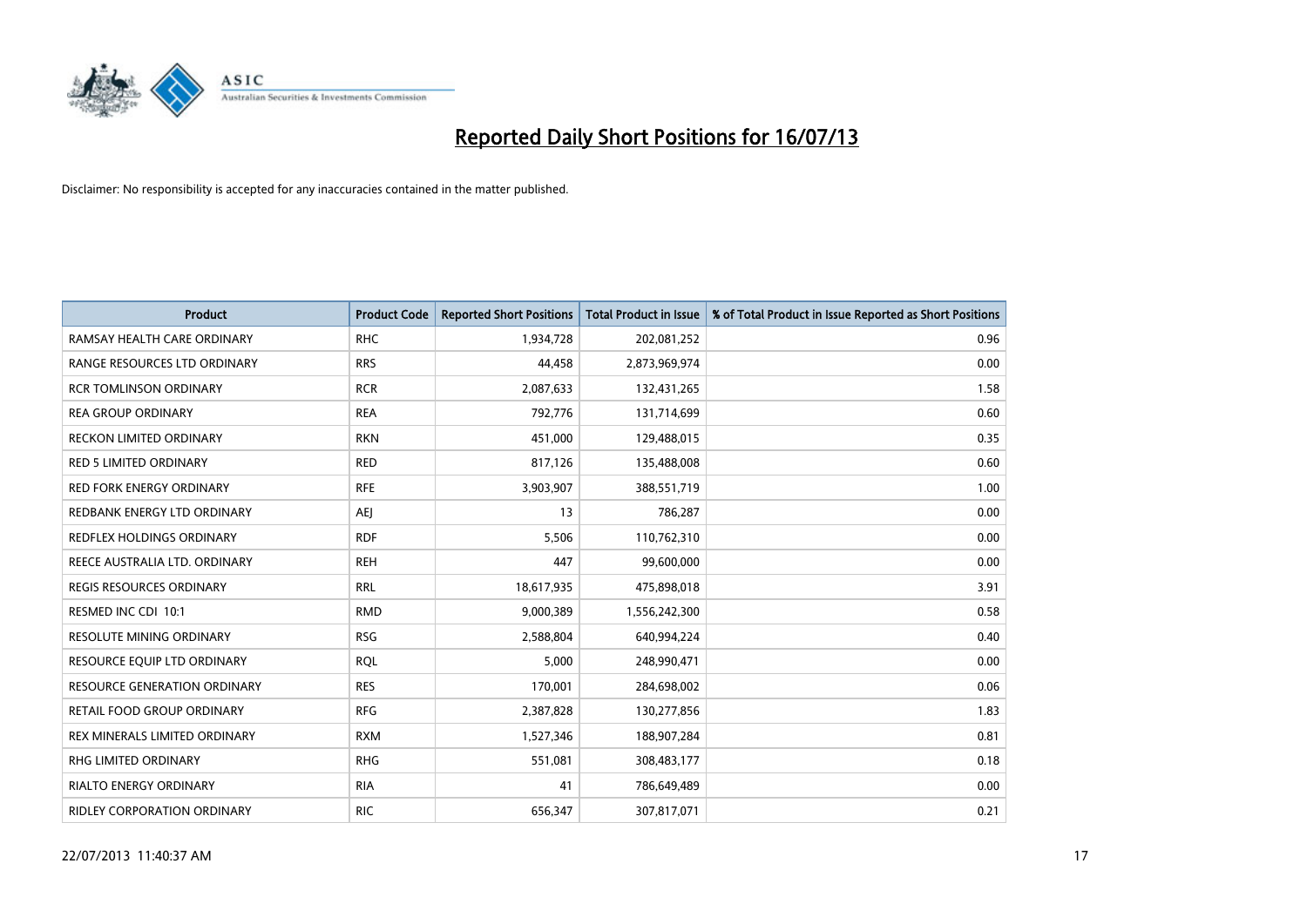

| <b>Product</b>                        | <b>Product Code</b> | <b>Reported Short Positions</b> | <b>Total Product in Issue</b> | % of Total Product in Issue Reported as Short Positions |
|---------------------------------------|---------------------|---------------------------------|-------------------------------|---------------------------------------------------------|
| RIO TINTO LIMITED ORDINARY            | <b>RIO</b>          | 4,899,897                       | 435,758,720                   | 1.12                                                    |
| ROBUST RESOURCES ORDINARY             | <b>ROL</b>          | 10,000                          | 88,139,423                    | 0.01                                                    |
| ROC OIL COMPANY ORDINARY              | <b>ROC</b>          | 1,308,205                       | 683,235,552                   | 0.19                                                    |
| SAI GLOBAL LIMITED ORDINARY           | SAI                 | 12,591,480                      | 209,440,120                   | 6.01                                                    |
| SALMAT LIMITED ORDINARY               | <b>SLM</b>          | 63,477                          | 159,812,799                   | 0.04                                                    |
| SANDFIRE RESOURCES ORDINARY           | <b>SFR</b>          | 3,976,608                       | 155,640,968                   | 2.55                                                    |
| SANTANA MINERALS LTD ORDINARY         | <b>SMI</b>          | 488,715                         | 97,725,799                    | 0.50                                                    |
| <b>SANTOS LTD ORDINARY</b>            | <b>STO</b>          | 4,214,174                       | 965,478,045                   | 0.44                                                    |
| SARACEN MINERAL ORDINARY              | <b>SAR</b>          | 21,440,367                      | 595,263,186                   | 3.60                                                    |
| SCA PROPERTY GROUP STAPLED SECURITIES | <b>SCP</b>          | 31,803,770                      | 642,417,140                   | 4.95                                                    |
| SEDGMAN LIMITED ORDINARY              | SDM                 | 386,192                         | 220,368,310                   | 0.18                                                    |
| SEEK LIMITED ORDINARY                 | <b>SEK</b>          | 20,055,948                      | 337,833,019                   | 5.94                                                    |
| SELECT HARVESTS ORDINARY              | <b>SHV</b>          | 33,195                          | 57,462,851                    | 0.06                                                    |
| SENEX ENERGY LIMITED ORDINARY         | SXY                 | 8,882,488                       | 1,140,804,837                 | 0.78                                                    |
| SERVICE STREAM ORDINARY               | <b>SSM</b>          | 100                             | 283,418,867                   | 0.00                                                    |
| SEVEN GROUP HOLDINGS ORDINARY         | <b>SVW</b>          | 3,429,032                       | 308,160,281                   | 1.11                                                    |
| SEVEN WEST MEDIA LTD ORDINARY         | SWM                 | 4,153,311                       | 999,160,872                   | 0.42                                                    |
| SIGMA PHARMACEUTICAL ORDINARY         | <b>SIP</b>          | 6,682,144                       | 1,135,152,441                 | 0.59                                                    |
| SIHAYO GOLD LIMITED ORDINARY          | <b>SIH</b>          | 1                               | 844,832,293                   | 0.00                                                    |
| SILEX SYSTEMS ORDINARY                | <b>SLX</b>          | 2,014,398                       | 170,249,150                   | 1.18                                                    |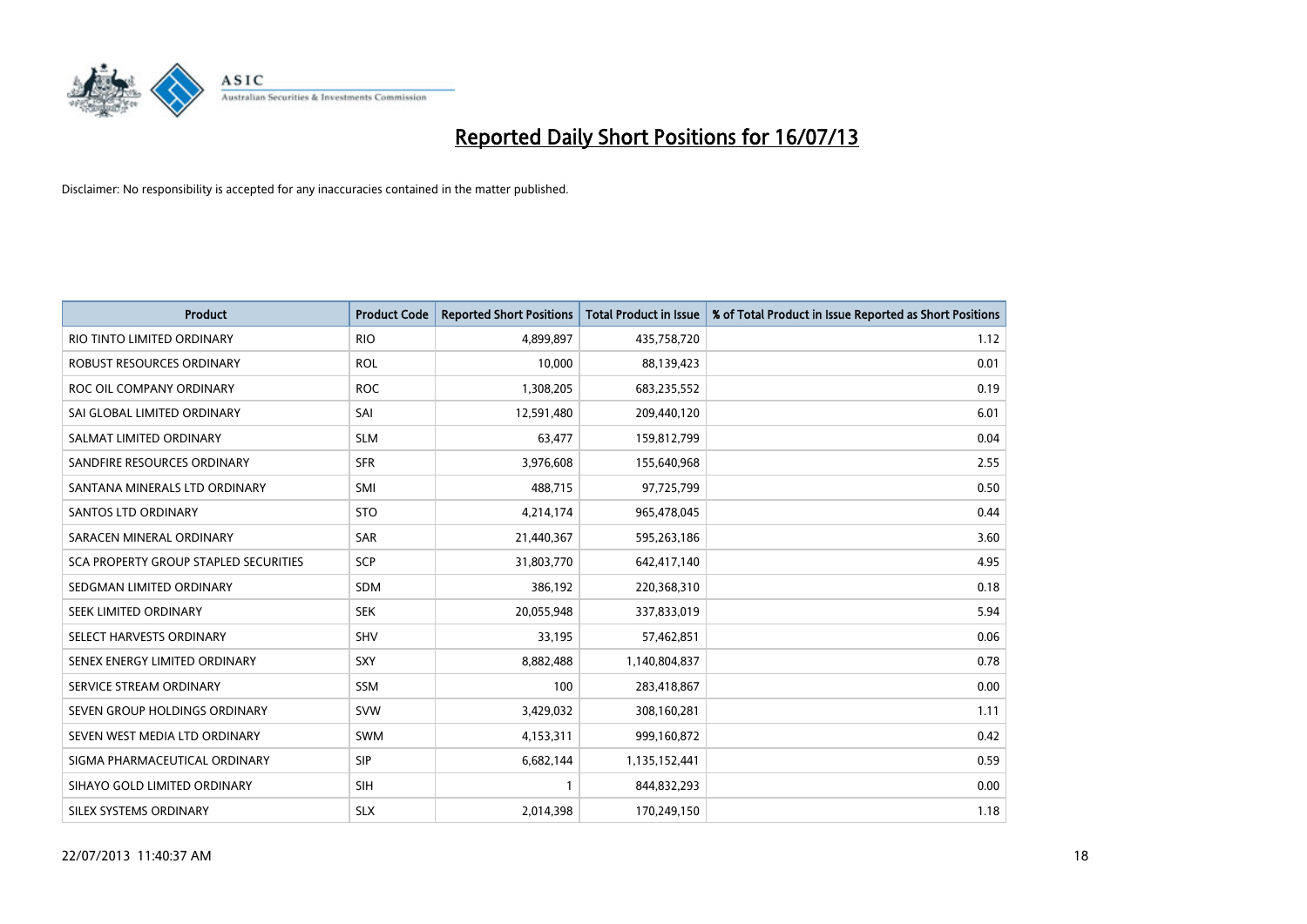

| <b>Product</b>                           | <b>Product Code</b> | <b>Reported Short Positions</b> | <b>Total Product in Issue</b> | % of Total Product in Issue Reported as Short Positions |
|------------------------------------------|---------------------|---------------------------------|-------------------------------|---------------------------------------------------------|
| SILVER CHEF LIMITED ORDINARY             | SIV                 | 75,741                          | 28,762,745                    | 0.26                                                    |
| SILVER LAKE RESOURCE ORDINARY            | <b>SLR</b>          | 10,413,691                      | 379,048,750                   | 2.75                                                    |
| SIMS METAL MGMT LTD ORDINARY             | SGM                 | 9,172,260                       | 204,314,281                   | 4.49                                                    |
| SINGAPORE TELECOMM. CHESS DEPOSITARY INT | SGT                 | 897,077                         | 193,182,091                   | 0.46                                                    |
| SIRIUS RESOURCES NL ORDINARY             | <b>SIR</b>          | 3,561,232                       | 224,870,167                   | 1.58                                                    |
| SIRTEX MEDICAL ORDINARY                  | <b>SRX</b>          | 412,649                         | 56,079,887                    | 0.74                                                    |
| SKILLED GROUP LTD ORDINARY               | <b>SKE</b>          | 4,870,231                       | 233,533,526                   | 2.09                                                    |
| <b>SLATER &amp; GORDON ORDINARY</b>      | <b>SGH</b>          | 942                             | 197,109,265                   | 0.00                                                    |
| SMS MANAGEMENT, ORDINARY                 | <b>SMX</b>          | 1,855,662                       | 69,919,865                    | 2.65                                                    |
| SONIC HEALTHCARE ORDINARY                | <b>SHL</b>          | 8,697,058                       | 397,158,181                   | 2.19                                                    |
| SOUL PATTINSON (W.H) ORDINARY            | SOL                 | 82,829                          | 239,395,320                   | 0.03                                                    |
| SOUTH BOULDER MINES ORDINARY             | <b>STB</b>          | 15,728                          | 127,952,826                   | 0.01                                                    |
| SP AUSNET STAPLED SECURITIES             | <b>SPN</b>          | 35,175,133                      | 3,376,325,523                 | 1.04                                                    |
| SPARK INFRASTRUCTURE STAPLED NOTE & UNIT | SKI                 | 54,494,274                      | 1,326,734,264                 | 4.11                                                    |
| SPDR 200 FUND ETF UNITS                  | <b>STW</b>          | 39,582                          | 45,278,688                    | 0.09                                                    |
| SPECIALTY FASHION ORDINARY               | SFH                 | 60,000                          | 192,236,121                   | 0.03                                                    |
| ST BARBARA LIMITED ORDINARY              | SBM                 | 27,670,495                      | 488,074,077                   | 5.67                                                    |
| STARPHARMA HOLDINGS ORDINARY             | <b>SPL</b>          | 14,874,171                      | 283,864,948                   | 5.24                                                    |
| STHN CROSS MEDIA ORDINARY                | <b>SXL</b>          | 8,544,868                       | 704,858,524                   | 1.21                                                    |
| STOCKLAND UNITS/ORD STAPLED              | SGP                 | 8,503,634                       | 2,305,750,747                 | 0.37                                                    |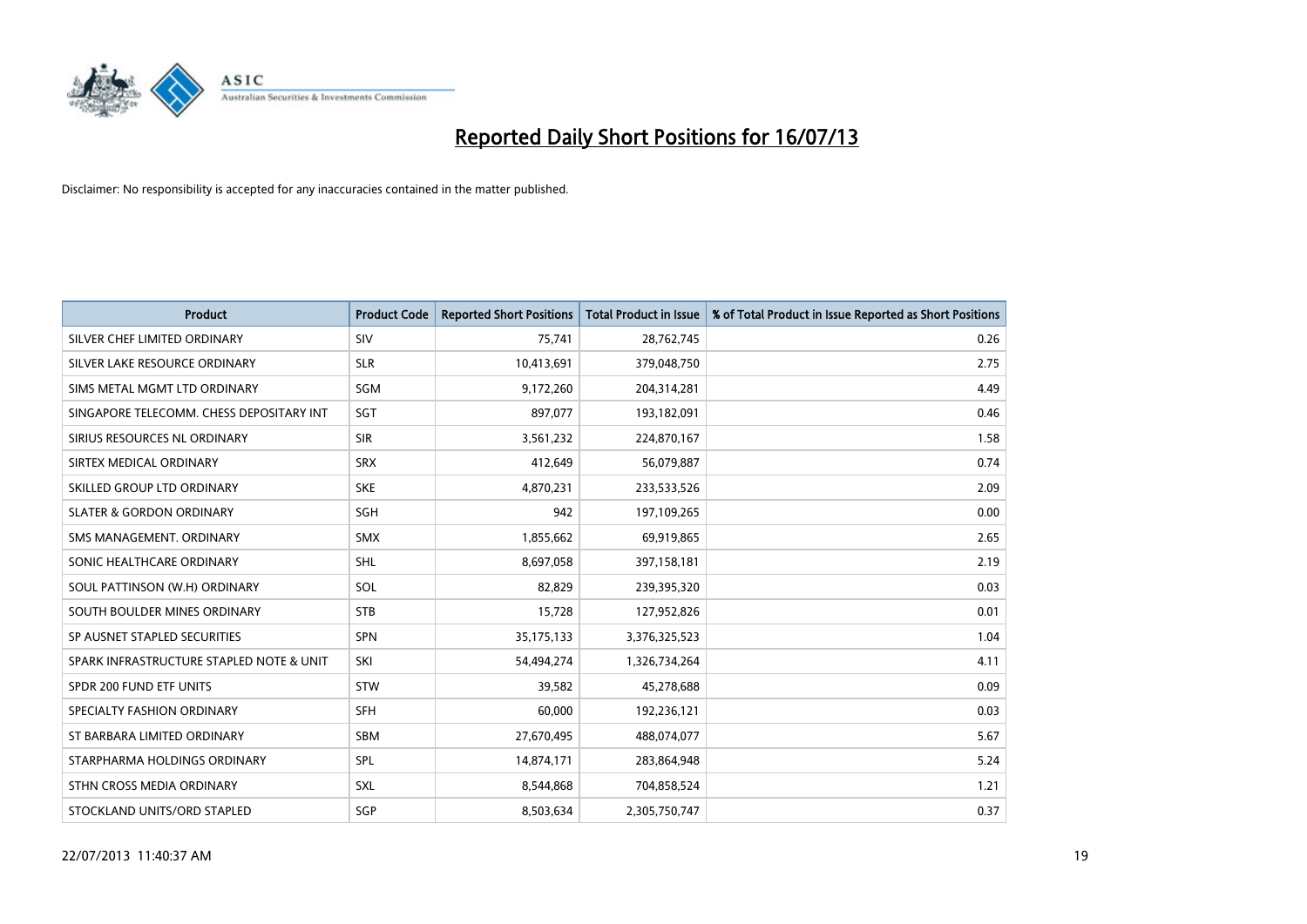

| <b>Product</b>                      | <b>Product Code</b> | <b>Reported Short Positions</b> | <b>Total Product in Issue</b> | % of Total Product in Issue Reported as Short Positions |
|-------------------------------------|---------------------|---------------------------------|-------------------------------|---------------------------------------------------------|
| STRAITS RES LTD. ORDINARY           | SRO                 | 45,650                          | 1,164,150,159                 | 0.00                                                    |
| <b>STW COMMUNICATIONS ORDINARY</b>  | SGN                 | 1,172,863                       | 403,828,512                   | 0.29                                                    |
| SUNCORP GROUP LTD ORDINARY          | <b>SUN</b>          | 7,903,243                       | 1,286,600,980                 | 0.61                                                    |
| SUNDANCE ENERGY ORDINARY            | <b>SEA</b>          | 220,114                         | 462,600,237                   | 0.05                                                    |
| SUNDANCE RESOURCES ORDINARY         | SDL                 | 47,178,156                      | 3,072,110,985                 | 1.54                                                    |
| SUNLAND GROUP LTD ORDINARY          | <b>SDG</b>          | 18,391                          | 189,417,674                   | 0.01                                                    |
| SUPER RET REP LTD ORDINARY          | SUL                 | 1,011,902                       | 196,472,811                   | 0.52                                                    |
| SYD AIRPORT STAPLED US PROHIBIT.    | SYD                 | 16,688,157                      | 1,861,210,782                 | 0.90                                                    |
| SYRAH RESOURCES ORDINARY            | <b>SYR</b>          | 584,382                         | 147,867,623                   | 0.40                                                    |
| TABCORP HOLDINGS LTD ORDINARY       | <b>TAH</b>          | 18,625,485                      | 744,885,690                   | 2.50                                                    |
| TANAMI GOLD NL ORDINARY             | <b>TAM</b>          | 178,918                         | 587,548,523                   | 0.03                                                    |
| TAP OIL LIMITED ORDINARY            | <b>TAP</b>          | 212,883                         | 241,608,606                   | 0.09                                                    |
| TASSAL GROUP LIMITED ORDINARY       | <b>TGR</b>          | 260,835                         | 146,304,404                   | 0.18                                                    |
| <b>TATTS GROUP LTD ORDINARY</b>     | <b>TTS</b>          | 17,106,672                      | 1,402,708,406                 | 1.22                                                    |
| <b>TELECOM CORPORATION ORDINARY</b> | <b>TEL</b>          | 11,011,945                      | 1,817,088,869                 | 0.61                                                    |
| TELSTRA CORPORATION, ORDINARY       | <b>TLS</b>          | 50,754,051                      | 12,443,074,357                | 0.41                                                    |
| TEN NETWORK HOLDINGS ORDINARY       | <b>TEN</b>          | 125,111,392                     | 2,586,970,845                 | 4.84                                                    |
| TERANGA GOLD CORP CDI 1:1           | <b>TGZ</b>          | 69,722                          | 133,042,143                   | 0.05                                                    |
| THE REJECT SHOP ORDINARY            | <b>TRS</b>          | 1,813,492                       | 28,826,248                    | 6.29                                                    |
| THORN GROUP LIMITED ORDINARY        | <b>TGA</b>          | 163,746                         | 147,712,799                   | 0.11                                                    |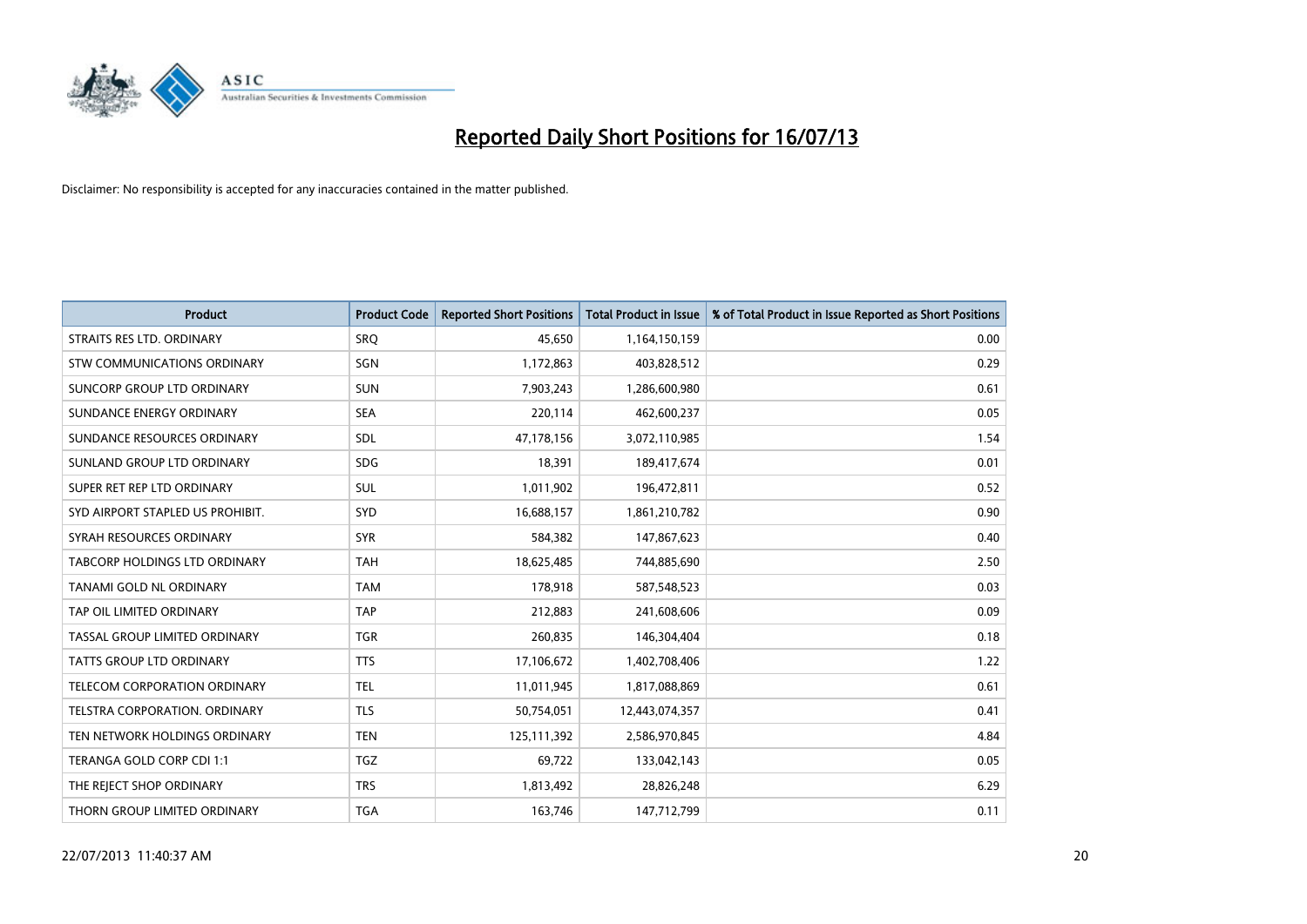

| <b>Product</b>                        | <b>Product Code</b> | <b>Reported Short Positions</b> | <b>Total Product in Issue</b> | % of Total Product in Issue Reported as Short Positions |
|---------------------------------------|---------------------|---------------------------------|-------------------------------|---------------------------------------------------------|
| <b>TIGER RESOURCES ORDINARY</b>       | <b>TGS</b>          | 696,605                         | 674,770,269                   | 0.10                                                    |
| TOLL HOLDINGS LTD ORDINARY            | <b>TOL</b>          | 36,580,001                      | 717,133,875                   | 5.10                                                    |
| TOX FREE SOLUTIONS ORDINARY           | <b>TOX</b>          | 862,101                         | 132,519,859                   | 0.65                                                    |
| TPG TELECOM LIMITED ORDINARY          | <b>TPM</b>          | 912,539                         | 793,808,141                   | 0.11                                                    |
| <b>TRADE ME GROUP ORDINARY</b>        | <b>TME</b>          | 340,047                         | 396,017,568                   | 0.09                                                    |
| <b>TRANSFIELD SERVICES ORDINARY</b>   | <b>TSE</b>          | 27,431,429                      | 512,457,716                   | 5.35                                                    |
| TRANSPACIFIC INDUST. ORDINARY         | <b>TPI</b>          | 4,700,973                       | 1,578,563,490                 | 0.30                                                    |
| TRANSURBAN GROUP TRIPLE STAPLED SEC.  | TCL                 | 1,601,971                       | 1,481,594,818                 | 0.11                                                    |
| TREASURY WINE ESTATE ORDINARY         | <b>TWE</b>          | 16,195,693                      | 647,227,144                   | 2.50                                                    |
| TROY RESOURCES LTD ORDINARY           | <b>TRY</b>          | 1,925,783                       | 157,017,805                   | 1.23                                                    |
| TWENTY-FIRST FOX INC A NON-VOTING CDI | <b>FOXLV</b>        | 1,665,346                       | 1,517,644,111                 | 0.11                                                    |
| TWENTY-FIRST FOX INC B VOTING CDI     | <b>FOX</b>          | 1,155,228                       | 798,520,953                   | 0.14                                                    |
| UGL LIMITED ORDINARY                  | UGL                 | 14,140,893                      | 166,511,240                   | 8.49                                                    |
| UXC LIMITED ORDINARY                  | <b>UXC</b>          | 690,745                         | 308,806,649                   | 0.22                                                    |
| <b>VIRGIN AUS HLDG LTD ORDINARY</b>   | <b>VAH</b>          | 77,740,012                      | 2,581,231,776                 | 3.01                                                    |
| <b>VIRTUS HEALTH LTD ORDINARY</b>     | <b>VRT</b>          | 328,291                         | 79,536,601                    | 0.41                                                    |
| <b>VOCUS COMMS LTD ORDINARY</b>       | VOC                 | 15,346                          | 78,546,557                    | 0.02                                                    |
| <b>WDS LIMITED ORDINARY</b>           | <b>WDS</b>          | $\overline{7}$                  | 144,740,614                   | 0.00                                                    |
| WEBJET LIMITED ORDINARY               | <b>WEB</b>          | 1,417,574                       | 79,397,959                    | 1.79                                                    |
| WESFARMERS LIMITED ORDINARY           | <b>WES</b>          | 24,902,084                      | 1,006,671,453                 | 2.47                                                    |